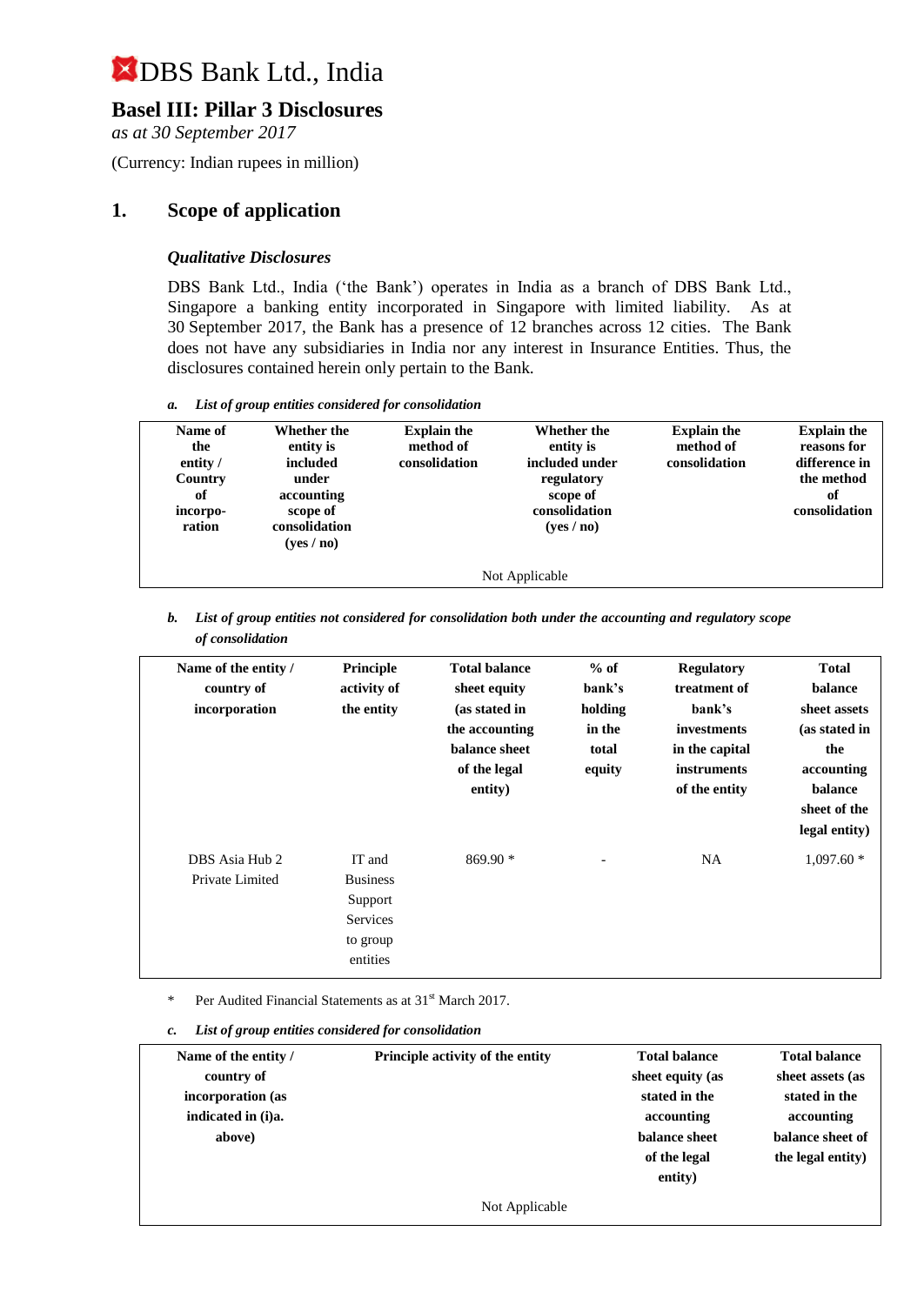## **Basel III: Pillar 3 Disclosures** *(Continued)*

*as at 30 September 2017*

(Currency: Indian rupees in million)

### **1. Scope of application** *(Continued)*

#### *Quantitative Disclosures (Continued)*

*d. The aggregate amount of capital deficiencies in all subsidiaries which are not included in the regulatory scope of consolidation i.e. that are deducted:*

| Name of the    | <b>Principle activity of the</b> | <b>Total balance sheet equity</b> | $%$ of bank's  | Capital      |
|----------------|----------------------------------|-----------------------------------|----------------|--------------|
| subsidiaries / | entity                           | (as stated in the accounting      | holding in the | deficiencies |
| country of     |                                  | balance sheet of the legal        | total equity   |              |
| incorporation  |                                  | entity)                           |                |              |
|                |                                  |                                   |                |              |
|                |                                  |                                   |                |              |
|                |                                  | Not Applicable                    |                |              |
|                |                                  |                                   |                |              |
|                |                                  |                                   |                |              |

*e. The aggregate amounts (e.g. current book value) of the bank's total interests in insurance entities, which are risk-weighted:*

| Name of the<br>insurance<br>entities /<br>country of<br>incorporation | <b>Principle activity of the</b><br>entity | <b>Total balance sheet</b><br>equity (as stated in<br>the accounting<br>balance sheet of the<br>legal entity) | $%$ of bank's<br>holding in the<br>total equity /<br>proportion of<br>voting power | <b>Quantitative impact</b><br>on regulatory<br>capital of using risk<br>weighting method<br>versus using the full<br>deduction method |
|-----------------------------------------------------------------------|--------------------------------------------|---------------------------------------------------------------------------------------------------------------|------------------------------------------------------------------------------------|---------------------------------------------------------------------------------------------------------------------------------------|
|                                                                       |                                            | Not Applicable                                                                                                |                                                                                    |                                                                                                                                       |

*f. Any restrictions or impediments on transfer of funds or regulatory capital within the banking group:*

There are no restrictions or impediments on transfer of funds or regulatory capital within the banking group.

#### **2. Capital Adequacy**

#### *Qualitative disclosures*

The CRAR of the Bank is 15.30% as computed under Basel III norms, which is higher than the minimum regulatory CRAR requirement of 10.25%.

The Bank's capital management framework is guided by the existing capital position, proposed growth and strategic direction. Growth opportunities have resulted in an increasing and continuing need to focus on the effective management of risk, and commensurate capital to bear that risk. The Bank carefully assesses its growth opportunities relative to the capital available to support them, particularly in the light of the economic environment and capital requirements under Basel III. The Bank maintains a strong discipline over capital allocation and ensuring that returns on investment cover capital costs.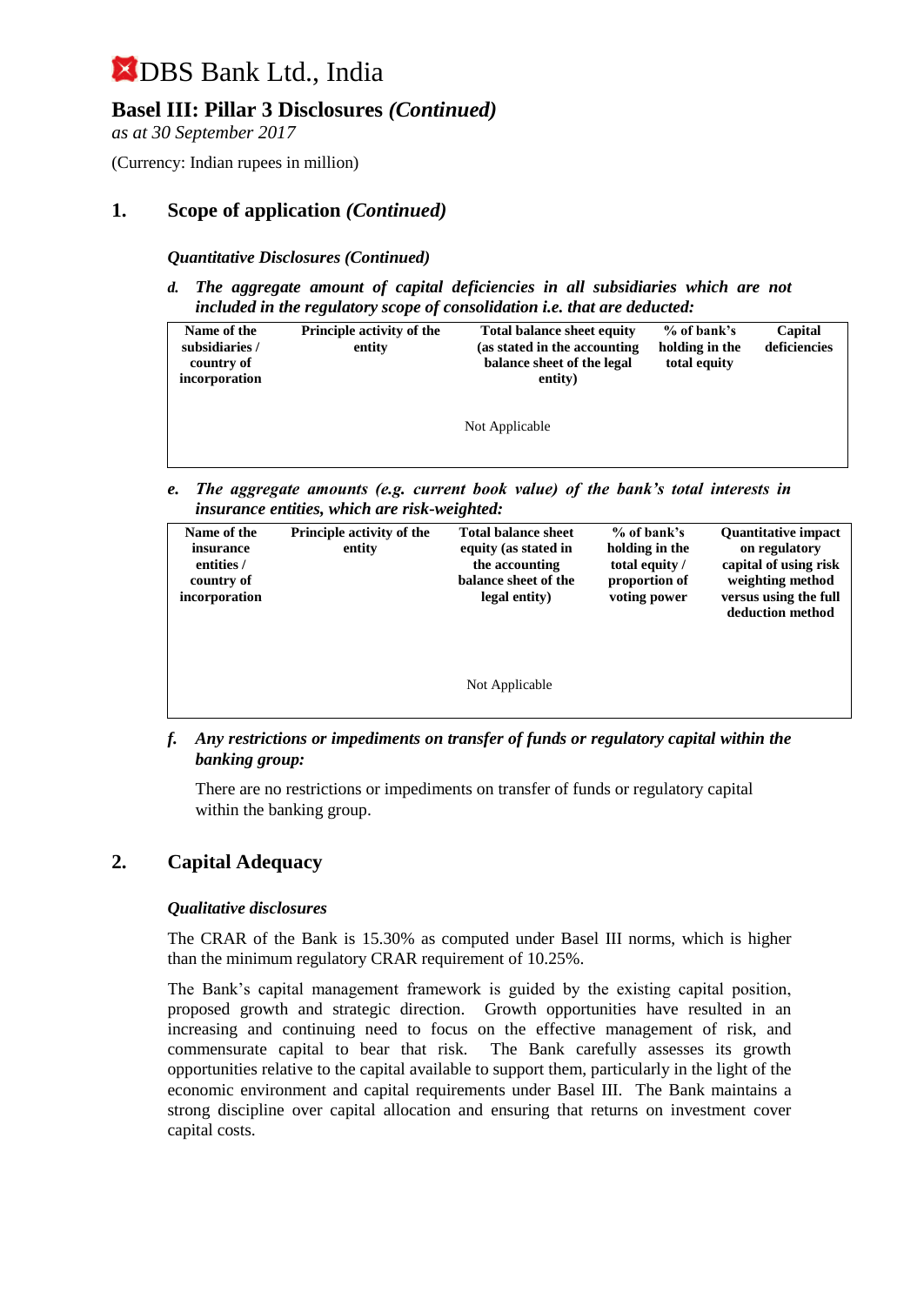## **Basel III: Pillar 3 Disclosures** *(Continued)*

*as at 30 September 2017*

(Currency: Indian rupees in million)

## **2. Capital Adequacy** *(Continued)*

#### *Quantitative disclosures*

|   | <b>Particulars</b>                                                      | 30 Sep 17 |
|---|-------------------------------------------------------------------------|-----------|
| A | Capital requirements for Credit Risk (Standardised Approach) *          | 30,037    |
| B | Capital requirements for Market Risk (Standardised Duration Approach) * |           |
|   | Interest rate risk                                                      | 5,809     |
|   | Foreign exchange risk                                                   | 360       |
|   | Equity risk<br>$\qquad \qquad \blacksquare$                             | 154       |
| C | Capital requirements for Operational risk (Basic Indicator Approach) *  | 1,705     |
| D | CET1 Capital Ratio (%)                                                  | 10.71%    |
|   |                                                                         |           |
| E | Tier1 Capital Ratio (%)                                                 | 10.71%    |
| F | Total Capital Ratio (%)                                                 | 15.30%    |

\* Capital required is calculated at 8% of Risk Weighted Assets for CVA, Market Risk and Operational Risk and at 10.25% of Risk Weighted Assets for others.

### **3. General Disclosures**

As part of overall corporate governance, the Group Board has approved a comprehensive Integrated Risk Framework covering risk governance for all risk types and for all entities within the Group, including India. This framework defines authority levels, oversight responsibilities, policy structures and risk appetite limits to manage the risks that arise in connection with the use of financial instruments. On a day-to-day basis, business units have primary responsibility for managing specific risk exposures while Risk Management Group (RMG) exercises independent risk oversight on the Bank. RMG is the central resource for quantifying and managing the portfolio of risks taken by the Group as a whole.

#### *A) General Disclosures for Credit Risk*

#### *Qualitative Disclosures*

#### **Credit Risk Management Policy**

The credit policies and basic procedures of the Bank relating to its lending activities are contained in the Local Credit / Loan Policy of the Bank, Core Credit Policy at Singapore and the Credit Manual. These are based on the general credit principles, directives / guidelines issued by the RBI from time to time as well as instructions and guidelines of DBS Bank Ltd, Singapore (hereinafter referred to as 'the Head Office'). In the unlikely event of any conflict amongst the RBI guidelines and Head Office Guidelines, the more conservative policy / guideline is followed.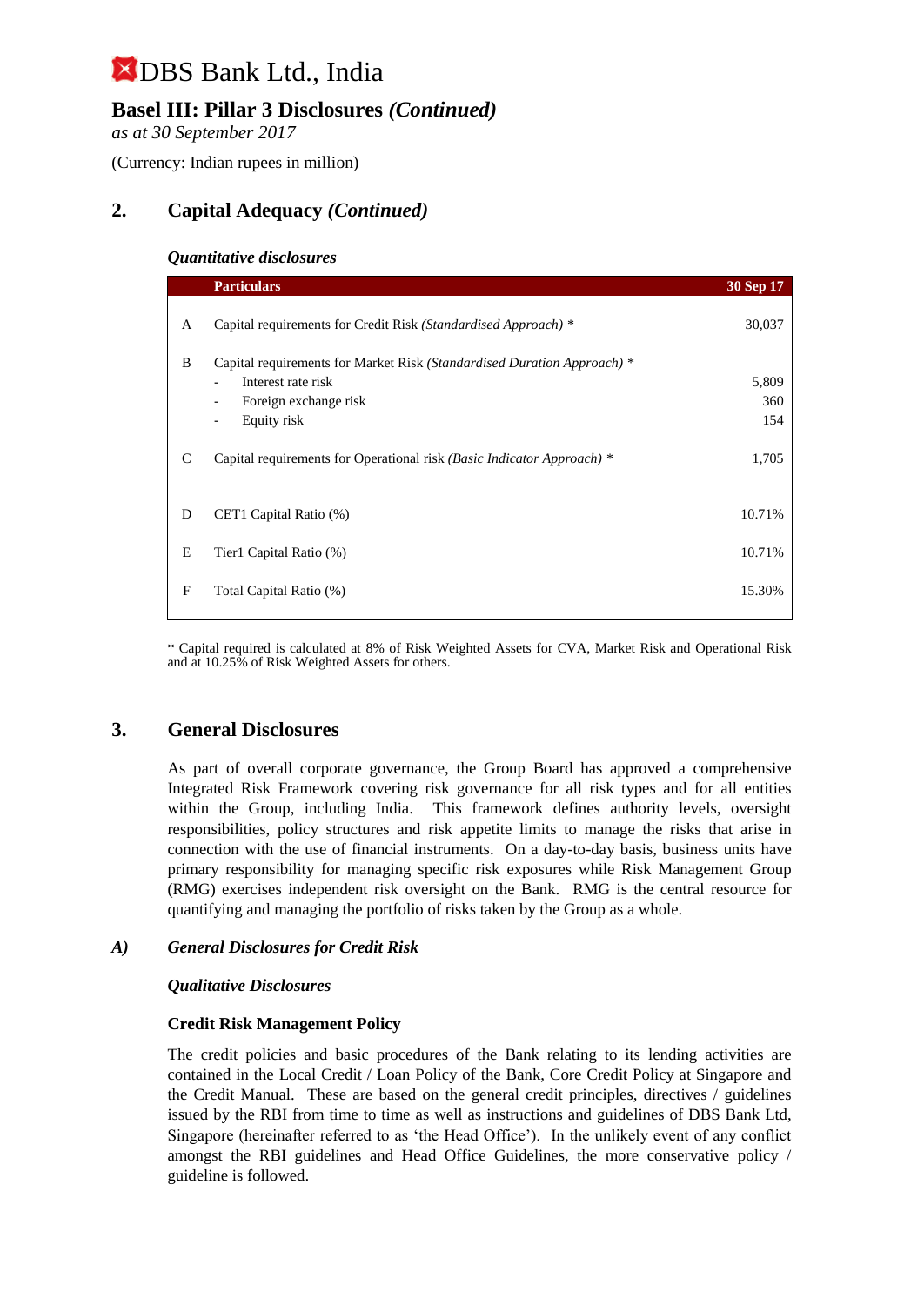### **Basel III: Pillar 3 Disclosures** *(Continued)*

*as at 30 September 2017*

(Currency: Indian rupees in million)

#### **3. General Disclosures** *(Continued)*

The Core Credit Policy and the Credit / Loan policy outlines the Bank's approach to Credit Risk Management and sets out the rules and guidelines under which the Bank would develop and grows its lending business. These policies provide guidance to the Bank's Corporate Banking, SME Banking and Financial Institutions Group to manage the growth of their portfolio of customer assets in line with the Bank's credit culture and profitability objectives, taking into account the capital needed to support the growth.

Supplementary policies to the main Core Credit Policy and the Credit / Loan policy have also been laid out, for certain types of lending and credit-related operations. These include subject specific policies relating to risk ratings, Default policy, Specialized Lending etc., as well as guidelines for Real Estate lending, NBFC lending, hedging of FX exposures, credit risk mitigation, sectoral and individual / group borrower limits, bridge loans, bill discounting, etc.

The Credit Risk management approach for Consumer banking business is derived from the Consumer Banking Credit Risk Policy (CBCRP), supplemented by the Risk Acceptance Criteria (RACs). These policies provide guidance on various aspects such as Policy Governance, Roles & Responsibilities, Credit Approval, Credit Management Process, evaluation of higher Risk Credits etc.

Responsibility for monitoring post-approval conditions resides with the Credit Control Unit (CCU), which reports in to Head of CCU in Singapore, with local oversight of the Senior Risk Executive (SRE) in India. The responsibility for risk reporting is with the Credit Risk - COO team which reports to the SRE in India. The Risk Based Supervision (RBS) submission to RBI contains further details on the same.

Advances are classified into performing and non-performing advances (NPAs) as per RBI guidelines. NPA's are further classified into sub-standard, doubtful and loss assets based on the criteria stipulated by RBI.

#### *Quantitative Disclosures*

#### **Credit Exposure**

| <b>Particulars</b> | 30 Sep 17 |
|--------------------|-----------|
| Fund Based *       | 241,876   |
| Non Fund Based **  | 209,670   |

\* This amount represents Gross Advances and Bank exposures.

\*\* This amount represents trade and unutilized exposures after applying credit conversion factor and Credit equivalent of FX/derivative exposures.

The Bank does not have overseas operations and hence exposures are restricted to the domestic segment.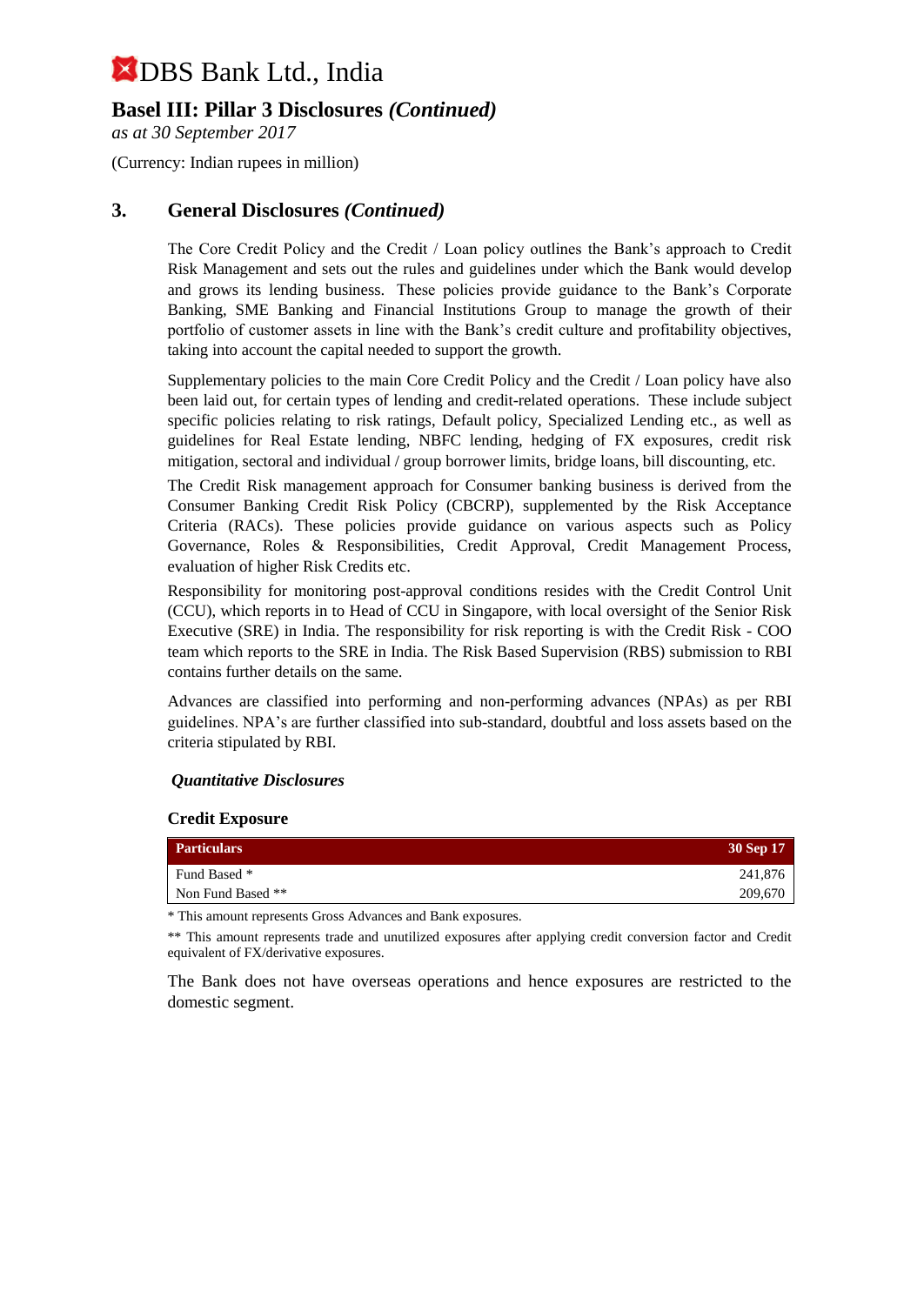## **Basel III: Pillar 3 Disclosures** *(Continued)*

*as at 30 September 2017*

(Currency: Indian rupees in million)

## **3. General Disclosures** *(Continued)*

#### *Quantitative Disclosures (Continued)*

#### **Industry wise Exposures (Fund Based exposures)**

| <b>Industry</b>                                                                  | 30 Sep 17 |
|----------------------------------------------------------------------------------|-----------|
| Bank *                                                                           | 82,204    |
| Construction                                                                     | 19,076    |
| Infrastructure - Telecommunication                                               | 14,128    |
| Chemicals and Chemical Products (Dyes, Paints, etc.) - Drugs and Pharmaceuticals | 13,192    |
| Home Loan                                                                        | 10,741    |
| Petroleum (non-infra), Coal Products (non-mining) and Nuclear Fuels              | 9,716     |
| Oil (storage and pipeline)                                                       | 9,158     |
| Vehicles, Vehicle Parts and Transport Equipments                                 | 8,223     |
| Basic Metal & Metal products - Iron and Steel                                    | 6,520     |
| Other Industries                                                                 | 6,158     |
| Metal and Metal Products                                                         | 5,711     |
| Chemicals and Chemical Products (Dyes, Paints, etc.) - Others                    | 5,565     |
| Non-Banking Financial Institutions/Companies                                     | 4,881     |
| Mining and Quarrying - Others                                                    | 4,456     |
| Infrastructure - Electricity (generation-transportation and distribution)        | 4,396     |
| <b>Trading Activity</b>                                                          | 4,285     |
| Food Processing - Others                                                         | 3,836     |
| Food Processing - Edible Oils and Vanaspati                                      | 3,479     |
| All Engineering - Others                                                         | 3,369     |
| Paper and Paper Products                                                         | 3,166     |
| Rubber, Plastic and their Products                                               | 2,751     |
| Loan Against Property                                                            | 2,068     |
| Retail Trade                                                                     | 1,939     |
| All Engineering - Electronics                                                    | 1,612     |
| <b>Textiles - Others</b>                                                         | 1,578     |
| <b>Transport Operators</b>                                                       | 1,274     |
| Computer Software                                                                | 1,090     |
| Petro-chemicals                                                                  | 1,004     |
| <b>Other Services</b>                                                            | 920       |
| Wood and Wood Products                                                           | 908       |
| Glass & Glassware                                                                | 798       |
| Infrastructure - Transport - Roadways                                            | 623       |
| Tourism. Hotel and Restaurants                                                   | 534       |
| <b>Textiles - Cotton</b>                                                         | 482       |
| <b>Professional Services</b>                                                     | 431       |
| Leather and Leather products                                                     | 305       |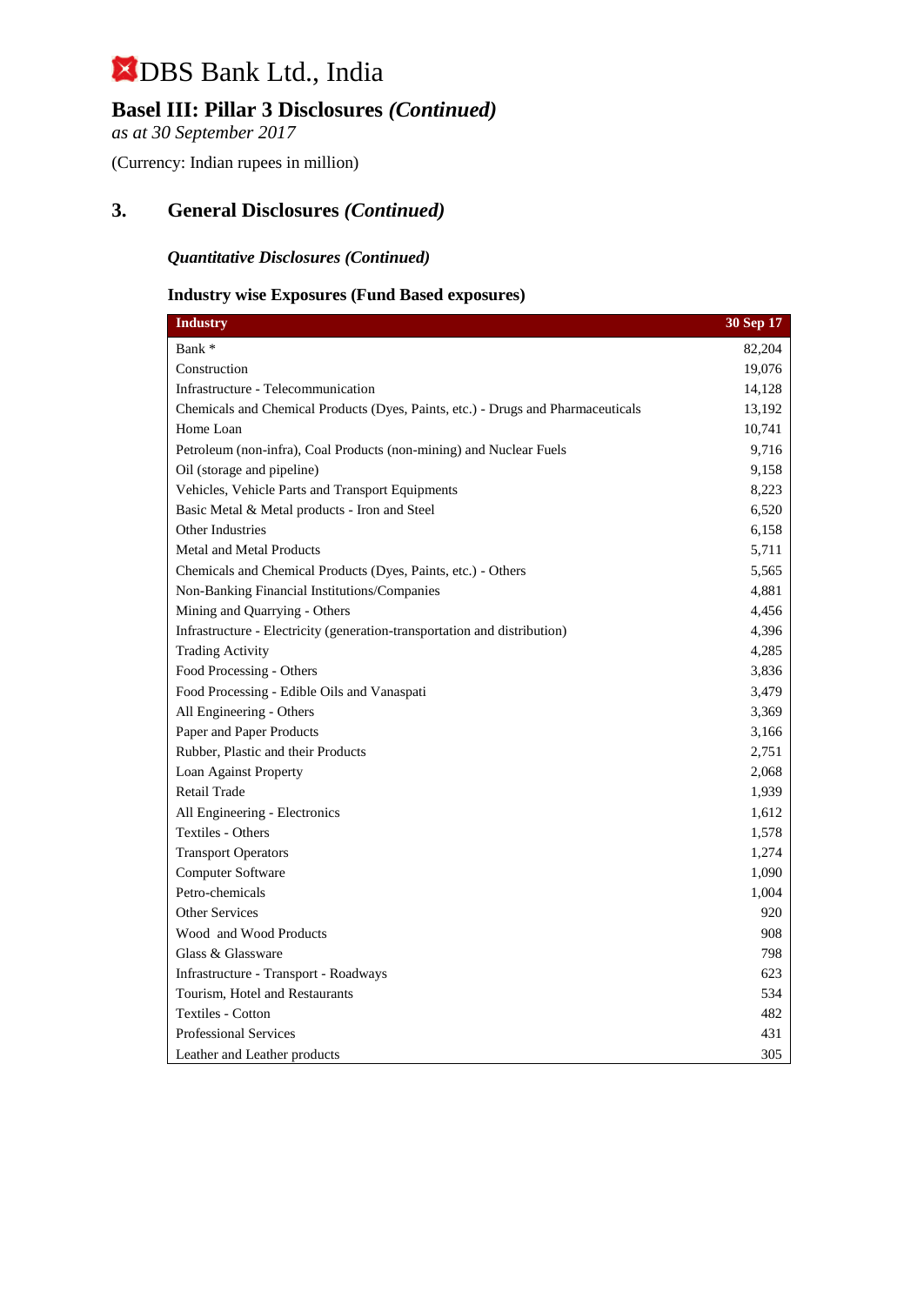## **Basel III: Pillar 3 Disclosures** *(Continued)*

*as at 30 September 2017*

(Currency: Indian rupees in million)

#### *Quantitative Disclosures (Continued)*

#### **Industry wise Exposures (Fund Based exposures)** *(Continued)*

| <b>Industry</b>                                                                | 30 Sep 17 |
|--------------------------------------------------------------------------------|-----------|
| Coffee                                                                         | 283       |
| Infrastructure - Social and Commercial Infrastructure - Education Institutions | 250       |
| <b>Beverages</b>                                                               | 225       |
| Wholesale Trade (other than Food Procurement)                                  | 144       |
| Sugar                                                                          | 140       |
| Tea                                                                            | 110       |
| Cement and Cement Products                                                     | 103       |
| Chemicals and Chemical Products (Dyes, Paints, etc.) - Fertilisers             | 44        |
| <b>Total Credit Exposure (fund based)</b>                                      | 241,876   |

\* Includes advances covered by Letters of Credit issued by other Banks.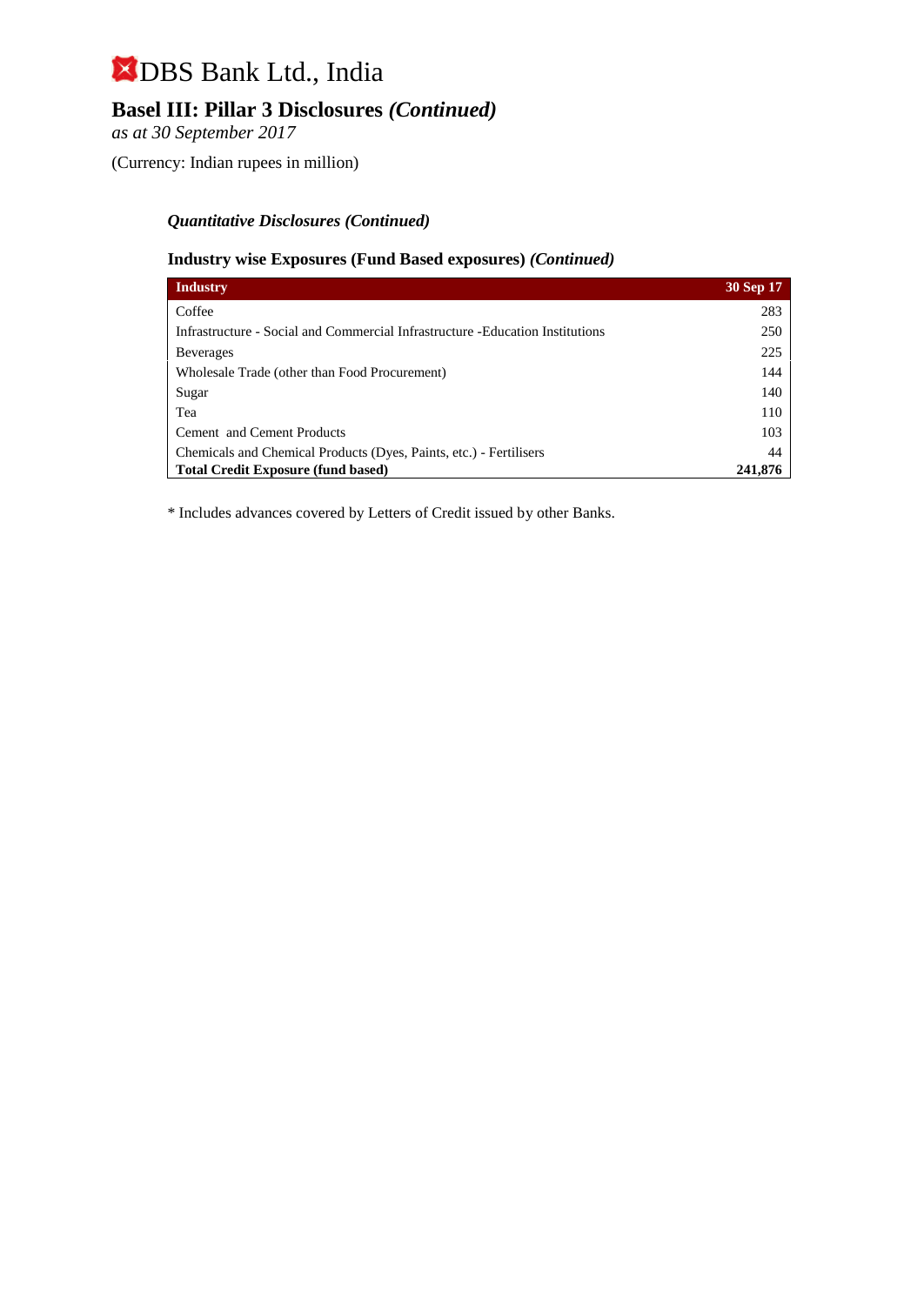## **Basel III: Pillar 3 Disclosures** *(Continued)*

*as at 30 September 2017*

(Currency: Indian rupees in million)

### **3. General Disclosures** *(Continued)*

#### *Quantitative Disclosures (Continued)*

#### **Industry wise Exposures (Non - Fund Based exposures)**

| <b>Industry</b>                                                                  | 30 Sep 17 |
|----------------------------------------------------------------------------------|-----------|
| <b>Banks</b>                                                                     | 72,811    |
| <b>Financial Institutions</b>                                                    | 38,299    |
| Infrastructure - Electricity (generation-transportation and distribution)        | 9,356     |
| Metal and Metal Products                                                         | 8,006     |
| <b>Trading Activity</b>                                                          | 6,663     |
| Non-Banking Financial Institutions/Companies                                     | 6,531     |
| Other Industries                                                                 | 5,916     |
| Petroleum (non-infra), Coal Products (non-mining) and Nuclear Fuels              | 5,774     |
| Infrastructure - Transport - Ports                                               | 5,678     |
| Construction                                                                     | 5,081     |
| Vehicles, Vehicle Parts and Transport Equipments                                 | 4,914     |
| <b>Retail Others</b>                                                             | 4,719     |
| Infrastructure - Energy - Oil/Gas/Liquefied Natural Gas (LNG) storage facility   | 4,224     |
| Infrastructure - Telecommunication                                               | 3,716     |
| Food Processing - Edible Oils and Vanaspati                                      | 2,350     |
| Chemicals and Chemical Products (Dyes, Paints, etc.) - Drugs and Pharmaceuticals | 2,250     |
| Rubber, Plastic and their Products                                               | 2,059     |
| Computer Software                                                                | 2,029     |
| Chemicals and Chemical Products (Dyes, Paints, etc.) - Others                    | 1,929     |
| Basic Metal & Metal products - Iron and Steel                                    | 1,914     |
| Mining and Quarrying - Others                                                    | 1,769     |
| Paper and Paper Products                                                         | 1,539     |
| All Engineering - Others                                                         | 1,471     |
| All Engineering - Electronics                                                    | 1,396     |
| Food Processing - Others                                                         | 1,298     |
| Cement and Cement Products                                                       | 1,248     |
| <b>Professional Services</b>                                                     | 1,245     |
| Other Services                                                                   | 1,024     |
| Infrastructure - Energy - others                                                 | 887       |
| Chemicals and Chemical Products (Dyes, Paints, etc.) - Fertilisers               | 872       |
| Petro-chemicals                                                                  | 648       |
| Textiles - Others                                                                | 358       |
| Wholesale Trade (other than Food Procurement)                                    | 351       |
| <b>Transport Operators</b>                                                       | 338       |
| Glass & Glassware                                                                | 256       |
| Wood and Wood Products                                                           | 227       |
| Coal                                                                             | 126       |
| Infrastructure - Transport - Roadways                                            | 104       |
| <b>Beverages</b>                                                                 | 99        |
| Food processing - Coffee                                                         | 56        |
| Food processing - Sugar                                                          | 47        |
| Infrastructure - Water sanitation                                                | 43        |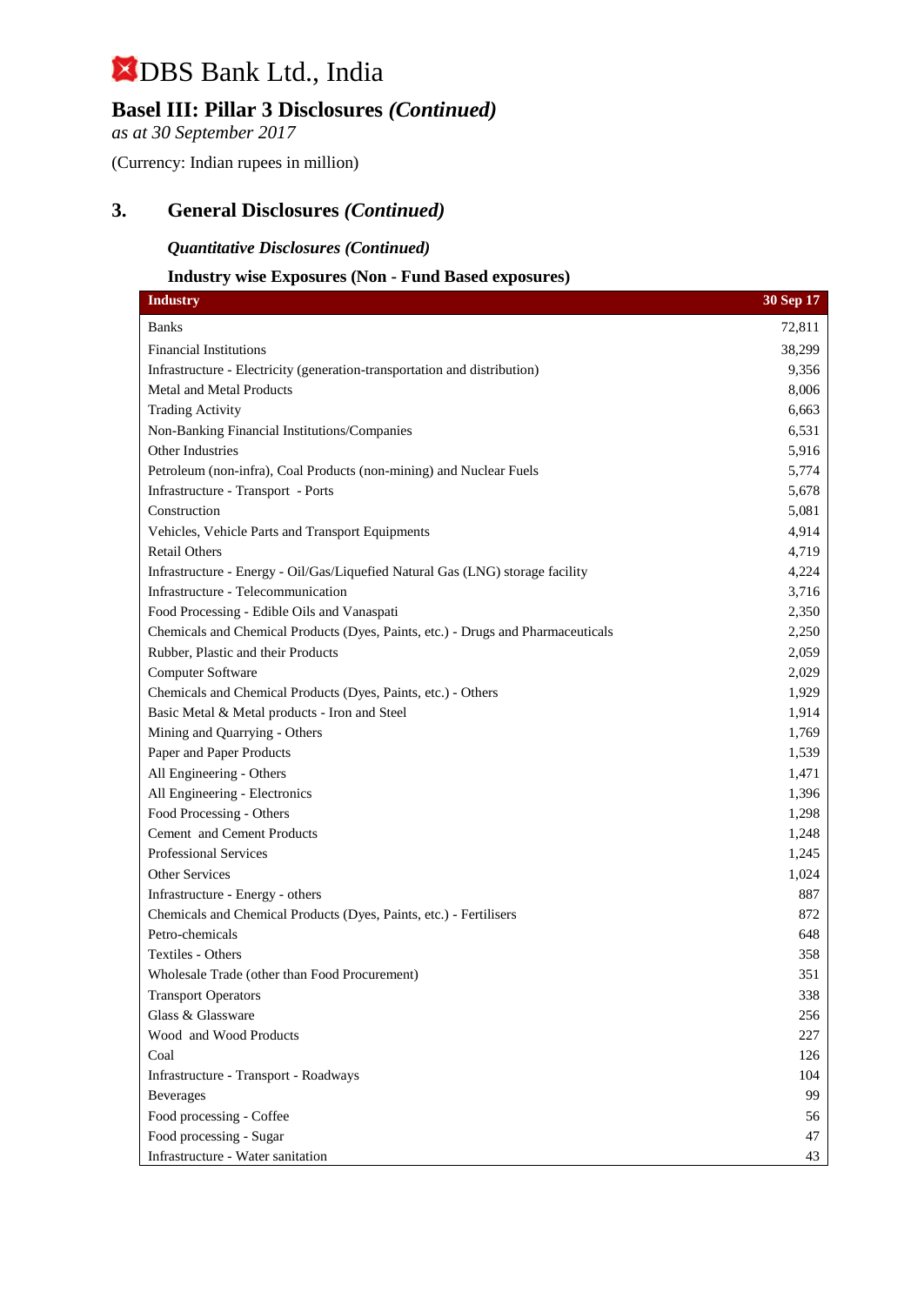## **Basel III: Pillar 3 Disclosures** *(Continued)*

*as at 30 September 2017*

(Currency: Indian rupees in million)

### *Quantitative Disclosures (Continued)*

### **Industry wise Exposures (Non - Fund Based exposures***)*

| Food Processing - Tea                         | 28      |
|-----------------------------------------------|---------|
| Textiles - Cotton                             |         |
| Leather and Leather products                  |         |
| Tourism, Hotel and Restaurants                |         |
| <b>Total Credit Exposure (non-fund based)</b> | 209,670 |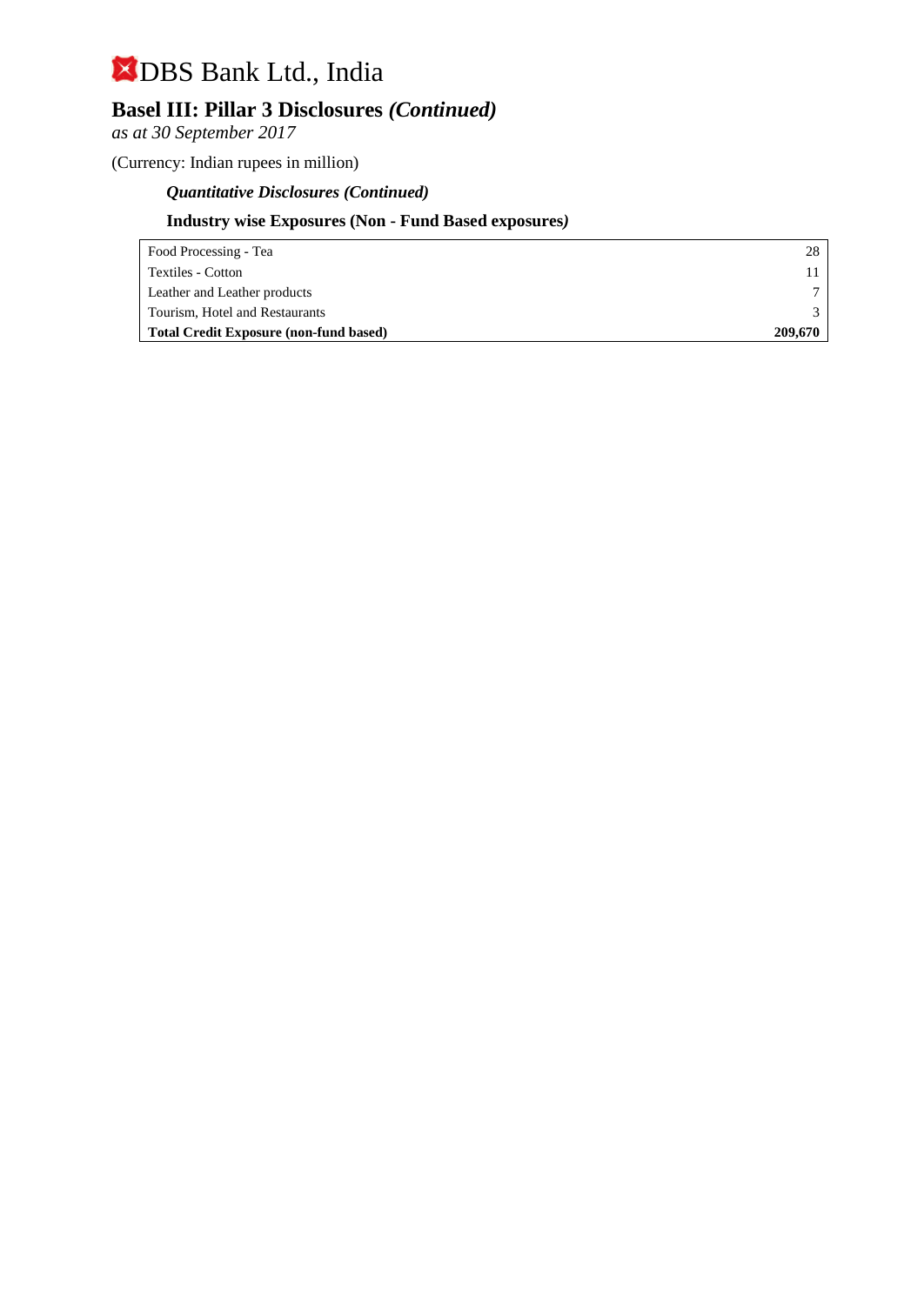## **Basel III: Pillar 3 Disclosures** *(Continued)*

*as at 30 September 2017*

(Currency: Indian rupees in million)

## **3. General Disclosures** *(Continued)*

#### **Maturity of Assets as at 30 September 2017**

| <b>Particulars</b> | Cash                     | <b>Balance with RBI</b> | <b>Balance with Banks</b> | <b>Investments</b> | <b>Loans &amp; Advances</b><br>(net of provisions) | <b>Fixed Assets</b>      | <b>Other Assets</b> |
|--------------------|--------------------------|-------------------------|---------------------------|--------------------|----------------------------------------------------|--------------------------|---------------------|
| 1 day              | 63                       | 19,669                  | 7,879                     | 775                | 9,471                                              | $\overline{\phantom{0}}$ | 303                 |
| $2-7$ days         | $\overline{\phantom{a}}$ | 708                     | $\overline{\phantom{a}}$  | 81,068             | 4,824                                              | $\overline{\phantom{a}}$ | 1,337               |
| $8-14$ Days        | $\overline{\phantom{a}}$ | 497                     | $\overline{\phantom{0}}$  | 2,469              | 7,976                                              | $\overline{\phantom{a}}$ | 112                 |
| 15-30 Days         | $\overline{\phantom{a}}$ | 521                     | $\overline{\phantom{0}}$  | 2,148              | 12,419                                             | $\overline{\phantom{a}}$ | 152                 |
| 31 Days - 2 months | $\overline{\phantom{a}}$ | 633                     |                           | 2,875              | 15,190                                             | $\overline{\phantom{a}}$ | 199                 |
| 2-3 months         | $\overline{\phantom{0}}$ | 585                     |                           | 2,264              | 12,200                                             | $\overline{\phantom{a}}$ | 164                 |
| 3–6 Months         |                          | 780                     | 100                       | 6,575              | 32,345                                             | $\overline{\phantom{a}}$ | 431                 |
| 6 Months - 1 Year  | $\overline{\phantom{a}}$ | 489                     | 1,632                     | 2,741              | 27,596                                             | $\overline{\phantom{a}}$ | 352                 |
| $1-3$ Years        | $\overline{a}$           | 500                     | 6,529                     | 2,021              | 55,440                                             | $\overline{\phantom{a}}$ | 636                 |
| 3–5Years           | $\overline{\phantom{a}}$ | 434                     | 17,300                    | 2,602              | 3,613                                              | $\overline{\phantom{a}}$ | 156                 |
| Over 5Years        | $\overline{\phantom{a}}$ | 5,287                   |                           | 59,370             | 22,154                                             | 753                      | 57,227              |
| <b>Total</b>       | 63                       | 30,103                  | 33,440                    | 164,908            | 203,228                                            | 753                      | 61,069              |

Note: The same maturity bands as used for reporting positions in the ALM returns have been used by the Bank.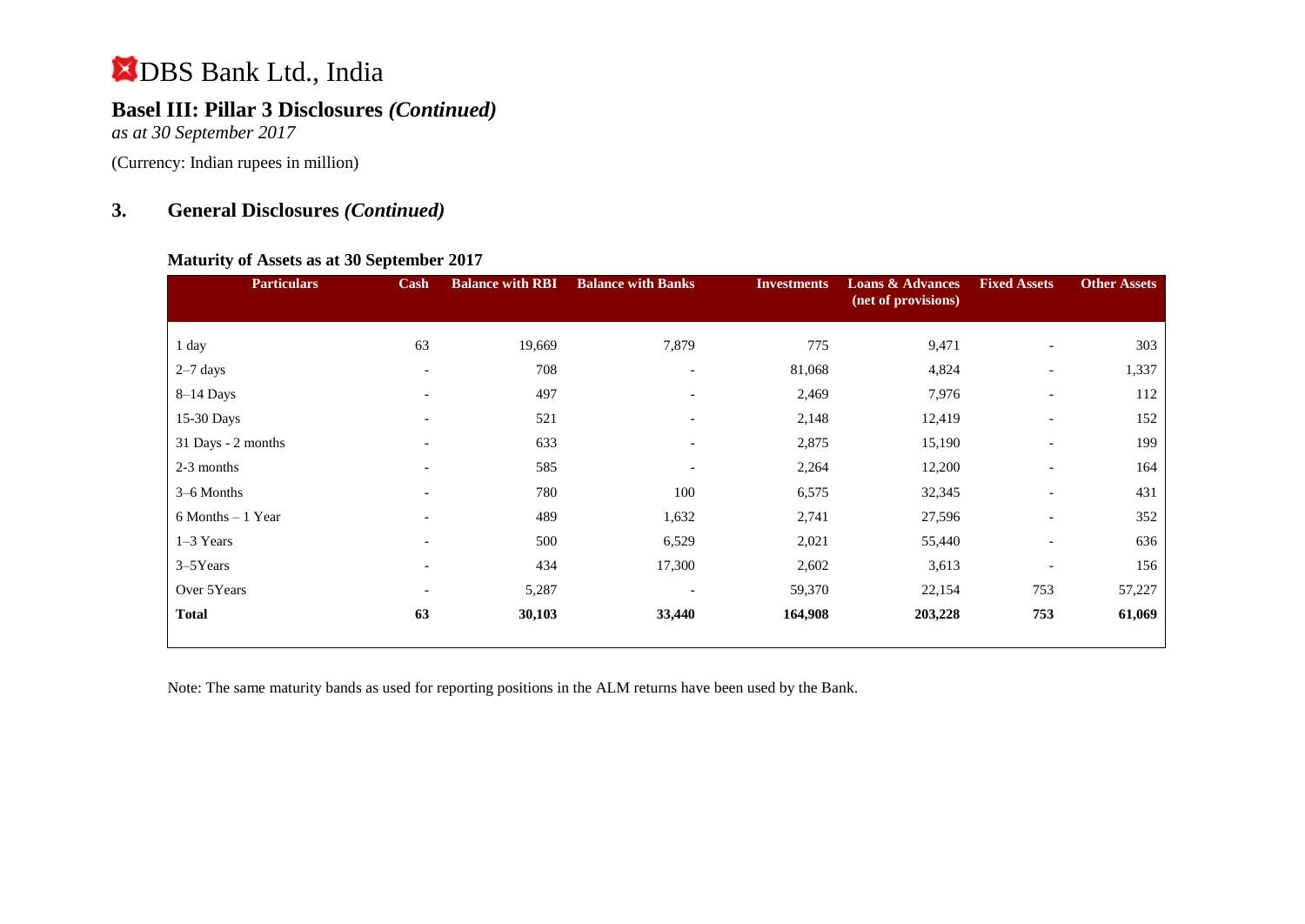## **Basel III: Pillar 3 Disclosures** *(Continued)*

*as at 30 September 2017*

(Currency: Indian rupees in million)

## **3. General Disclosures** *(Continued)*

#### **Classification of NPA's**

| <b>Particulars</b>     | 30 Sep 17 |
|------------------------|-----------|
| Amount of NPAs (Gross) | 8,958     |
| Substandard            |           |
|                        | 2,685     |
| Doubtful 1             | 3,960     |
| Doubtful 2             | 1,032     |
| Doubtful 3             | 1,281     |
| Loss                   |           |

#### **Movement of NPAs and Provision for NPAs**

|   | <b>Particulars</b>                                        | 30 Sep 17 |
|---|-----------------------------------------------------------|-----------|
| A | Amount of NPAs (Gross)                                    | 8,958     |
| B | Net NPAs                                                  | 3,791     |
| C | <b>NPA Ratios</b>                                         |           |
|   | Gross NPAs to gross advances (%)                          | 4.30%     |
|   | Net NPAs to net advances (%)                              | 1.87%     |
| D | Movement of NPAs (Gross)                                  |           |
|   | Opening balance as of the beginning of the financial year | 8,384     |
|   | Additions                                                 | 1,490     |
|   | Reductions on account of recoveries/ write - offs         | 916       |
|   | Closing balance                                           | 8,958     |
| E | Movement of Provision for NPAs                            |           |
|   | Opening balance as of the beginning of the financial year | 3,759     |
|   | Provision made during the year<br>-                       | 1,558     |
|   | Write $-$ offs / Write $-$ back of excess provision       | 150       |
|   | Closing balance                                           | 5,167     |

#### **General Provisions**

In accordance with RBI guidelines, the Bank maintains provision on standard advances, standard derivative exposures and provision on Unhedged Foreign Currency Exposure (UFCE). Movement in general provisions is detailed below

| <b>Particulars</b>     |                                                             | 30 Sep 17      |
|------------------------|-------------------------------------------------------------|----------------|
|                        |                                                             |                |
| <b>Opening Balance</b> |                                                             | 1,305          |
| Add:                   | Provisions Made During the Year                             | 56             |
| Less:                  | Write off / Write back of Excess provisions during the Year | $\blacksquare$ |
| <b>Closing Balance</b> |                                                             | 1,361          |
|                        |                                                             |                |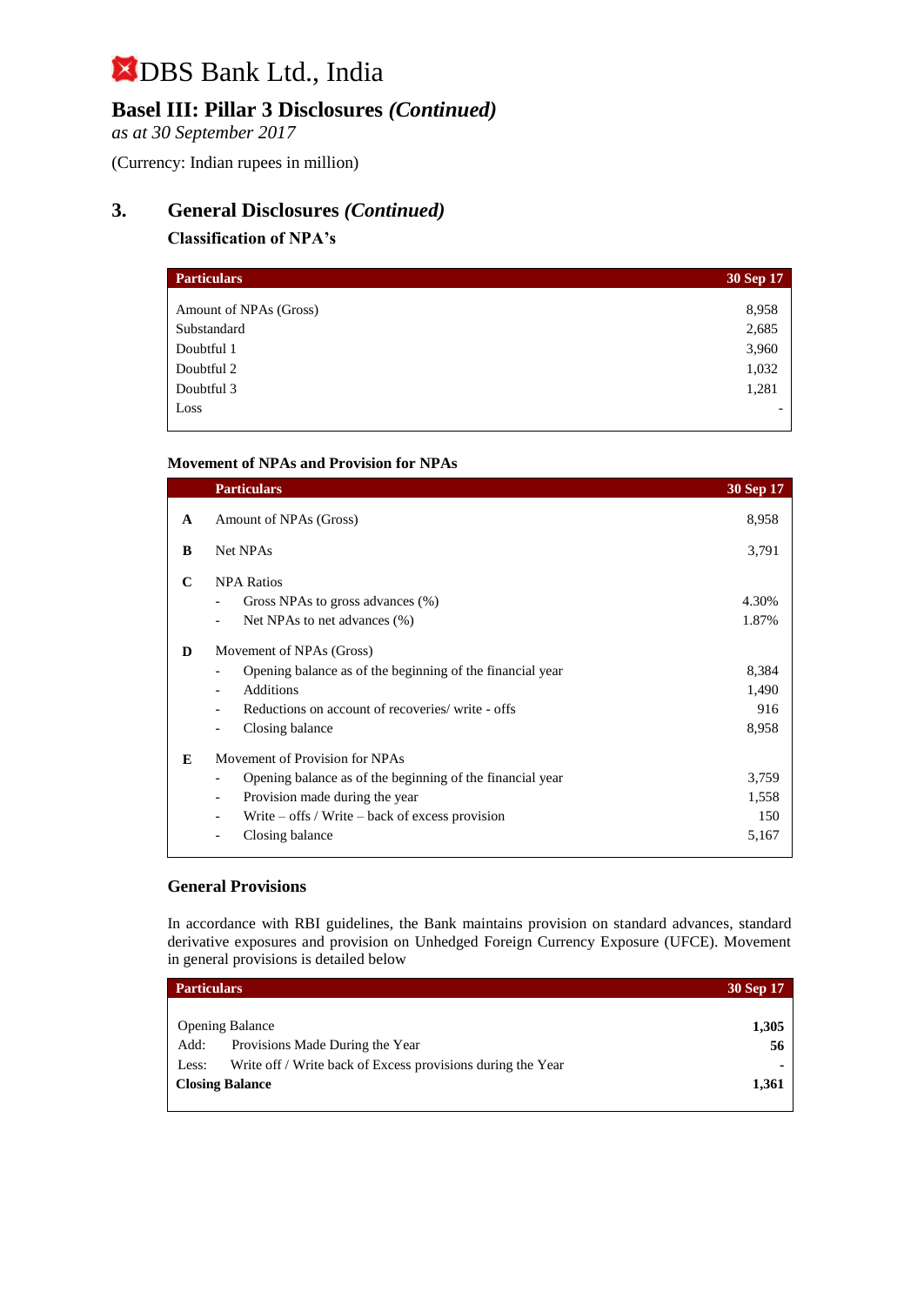## **Basel III: Pillar 3 Disclosures** *(Continued)*

*as at 30 September 2017*

(Currency: Indian rupees in million)

#### **Amount of Non-Performing Investments and Provision for NPIs**

Non-Performing Investments and Provision for NPIs is given below:

| <b>Particulars</b>                                       | 30 Sep 17 |
|----------------------------------------------------------|-----------|
| Amount of Non-Performing Investments (Gross)             | 784       |
| Amount of provisions held for non-performing investments | 108       |

#### **Movement in Provisions Held towards Depreciation on Investments**

Movement in Provisions Held towards Depreciation on Investments is given below:

| <b>Particulars</b> |                                                             | 30 Sep 17 |
|--------------------|-------------------------------------------------------------|-----------|
|                    | <b>Opening Balance</b>                                      | 440       |
| Add:               | Provisions Made During the Year                             | 78        |
|                    |                                                             |           |
| Less:              | Write off / Write back of Excess provisions during the Year |           |
|                    | <b>Closing Balance</b>                                      | 497       |

#### **Industry wise Past Due Loans**

| <b>Particulars</b>                                                                                         | 30 Sep 17 |
|------------------------------------------------------------------------------------------------------------|-----------|
| Basic Metal & Metal products - Iron and Steel                                                              | 3,535     |
| Chemicals and Chemical Products (Dyes, Paints, etc.) - Petro-chemicals<br>(excluding under Infrastructure) | 366       |
| Glass & Glassware                                                                                          | 299       |
| Tourism, Hotel and Restaurants                                                                             | 176       |
| <b>Trading Activity</b>                                                                                    | 146       |
| Wood and Wood Products                                                                                     | 104       |
| <b>Total</b>                                                                                               | 4.626     |

#### **Ageing of Past Due Loans**

| <b>Particulars</b>             | 30 Sep 17 |
|--------------------------------|-----------|
| Overdue upto 30 Days           | 868       |
| Overdue between 31 and 60 Days | 176       |
| Overdue between 61 and 90 Days | 3.582     |
| <b>Total</b>                   | 4.626     |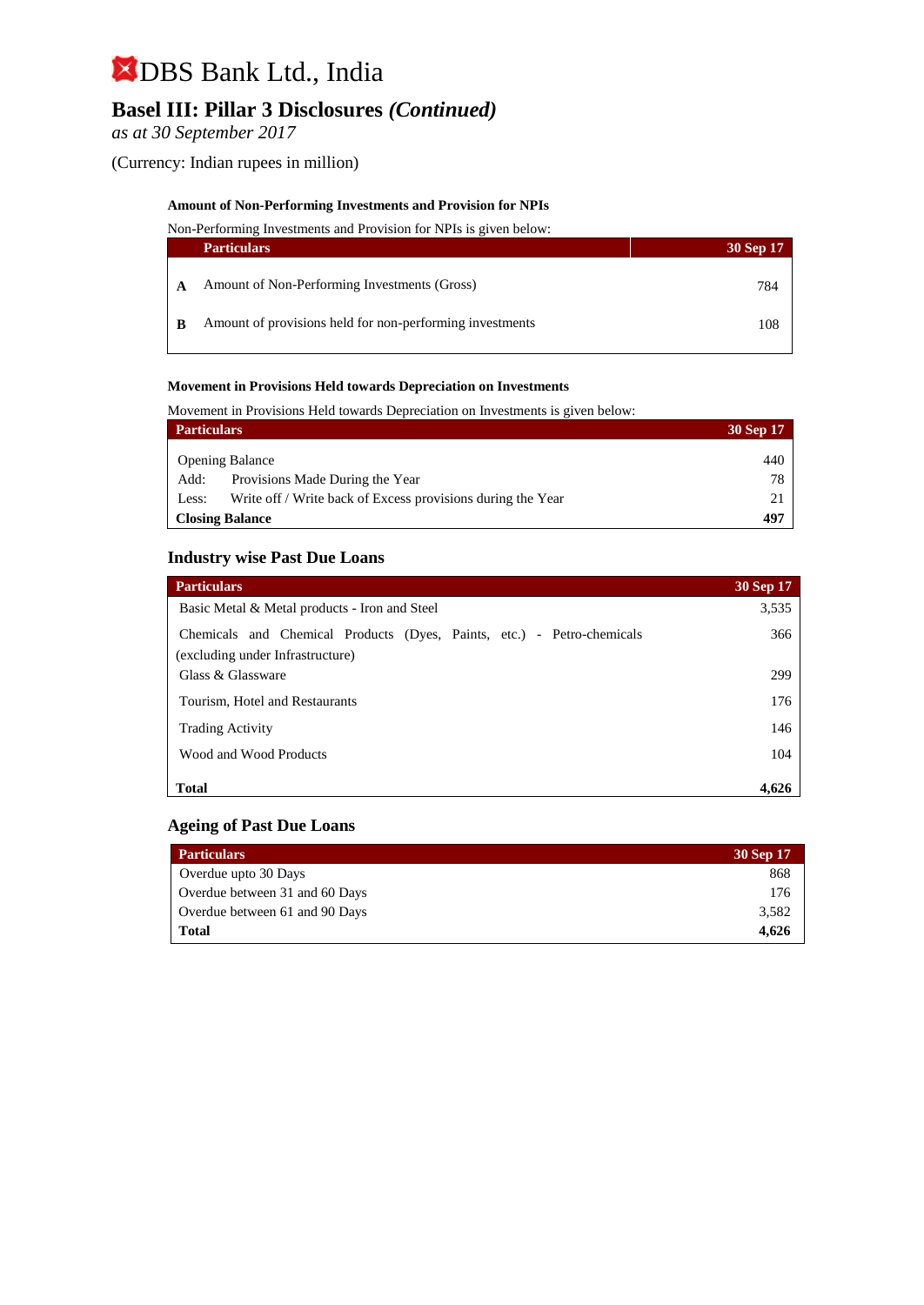## **Basel III: Pillar 3 Disclosures** *(Continued)*

*as at 30 September 2017*

(Currency: Indian rupees in million)

### **Industry wise NPAs**

| <b>Particulars</b>                                                                  | <b>Amount of</b><br><b>NPA</b> | <b>Specific</b><br><b>Provision</b> |
|-------------------------------------------------------------------------------------|--------------------------------|-------------------------------------|
| Basic Metal & Metal products - Iron and Steel                                       | 2,257                          | 1,099                               |
| Paper and Paper Products                                                            | 2,247                          | 826                                 |
| Construction                                                                        | 1,761                          | 1,062                               |
| Infrastructure - Transport - Roadways                                               | 623                            | 435                                 |
| <b>Trading Activity</b>                                                             | 488                            | 483                                 |
| <b>Computer Software</b>                                                            | 362                            | 321                                 |
| Food Processing - Edible Oils and Vanaspati                                         | 286                            | 286                                 |
| Infrastructure - Social and Commercial Infrastructure<br>-Education                 | 250                            | 250                                 |
| Institutions (capital stock)<br>All Engineering - Electronics                       | 218                            | 115                                 |
| Other Metal and Metal Products                                                      | 152                            | 55                                  |
| Textiles - Others                                                                   | 147                            | 147                                 |
| Gas/LNG (storage and pipeline)                                                      | 145                            | 77                                  |
| Chemicals and Chemical Products (Dyes, Paints, etc.) - Drugs and<br>Pharmaceuticals | 22                             | 11                                  |
| <b>Total</b>                                                                        | 8,958                          | 5,167                               |

#### **Industry wise Write-off's**

| <b>Particulars</b>      | 30 Sep 17 |
|-------------------------|-----------|
| <b>Other Industries</b> |           |
| <b>Total</b>            |           |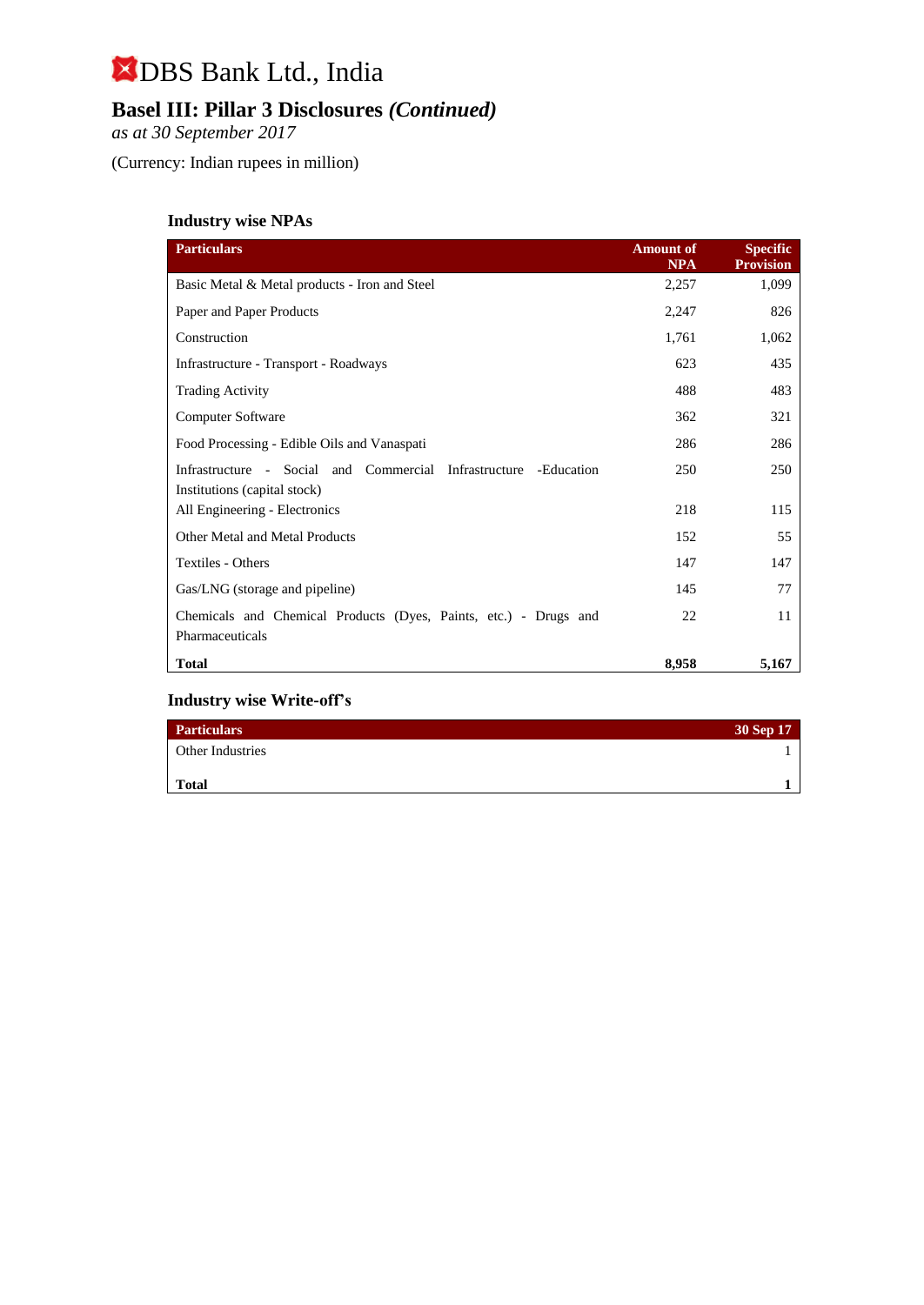## **Basel III: Pillar 3 Disclosures** *(Continued)*

*as at 30 September 2017*

(Currency: Indian rupees in million)

## **Industry wise General Provisions**

| <b>Particulars</b>                                                               | 30 Sep 17 |
|----------------------------------------------------------------------------------|-----------|
| <b>Banks</b>                                                                     | 257       |
| Infrastructure - Telecommunication                                               | 184       |
| Construction                                                                     | 175       |
| Chemicals and Chemical Products (Dyes, Paints, etc.) - Drugs and Pharmaceuticals | 71        |
| Non-Banking Financial Institutions/Companies                                     | 58        |
| Other Industries                                                                 | 57        |
| <b>Retail Others</b>                                                             | 53        |
| <b>Financial Institutions</b>                                                    | 53        |
| Infrastructure - Energy - Oil/Gas/Liquefied Natural Gas (LNG) storage facility   | 48        |
| Petroleum (non-infra), Coal Products (non-mining) and Nuclear Fuels              | 43        |
| Vehicles, Vehicle Parts and Transport Equipments                                 | 35        |
| Chemicals and Chemical Products (Dyes, Paints, etc.) - Others                    | 34        |
| <b>Metal and Metal Products</b>                                                  | 25        |
| All Engineering - Others                                                         | 24        |
| Infrastructure - Electricity (generation-transportation and distribution)        | 22        |
| Infrastructure - Transport - Ports                                               | 21        |
| Food Processing - Others                                                         | 21        |
| Rubber, Plastic and their Products                                               | 21        |
| Basic Metal & Metal products - Iron and Steel                                    | 20        |
| <b>Trading Activity</b>                                                          | 19        |
| Mining and Quarrying - Others                                                    | 18        |
| Food Processing - Edible Oils and Vanaspati                                      | 17        |
| Glass & Glassware                                                                | 9         |
| Petro-chemicals                                                                  | 9         |
| All Engineering - Electronics                                                    | 9         |
| Textiles - Others                                                                | 8         |
| <b>Transport Operators</b>                                                       | 8         |
| Wood and Wood Products                                                           | 6         |
| Textiles - Cotton                                                                | 6         |
| Other Services                                                                   | 5         |
| Professional Services                                                            | 4         |
| Computer Software                                                                | 4         |
| Paper and Paper Products                                                         | 4         |
| Infrastructure - Energy - Others                                                 | 3         |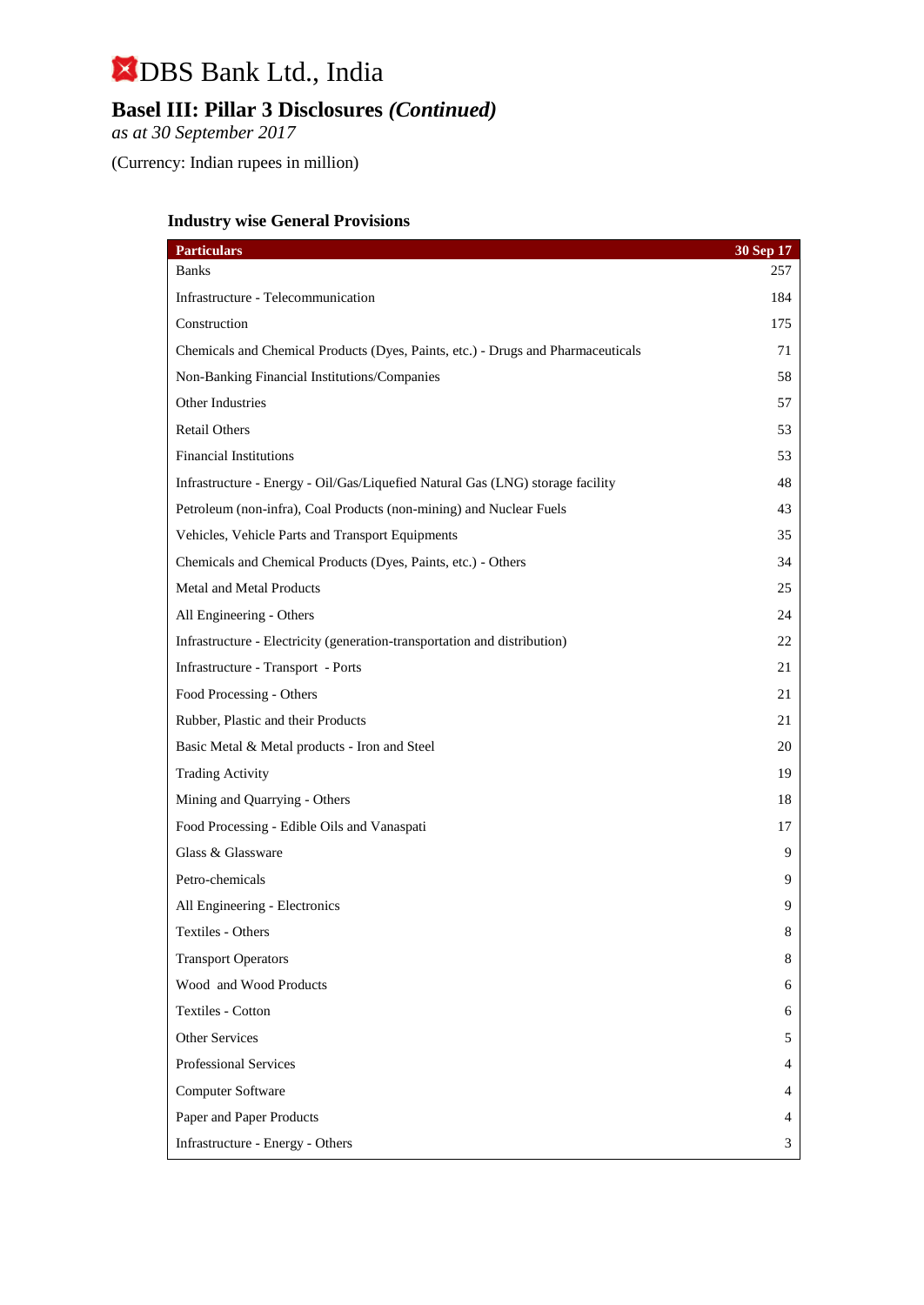## **Basel III: Pillar 3 Disclosures** *(Continued)*

*as at 30 September 2017*

(Currency: Indian rupees in million)

#### **Industry wise General Provisions (Continued)**

| Food processing - Sugar                                            |       |
|--------------------------------------------------------------------|-------|
| Wholesale Trade (other than Food Procurement)                      |       |
| Leather and Leather products                                       |       |
| Food processing - Coffee                                           |       |
| Food Processing - Tea                                              |       |
| <b>Cement</b> and Cement Products                                  |       |
| <b>Beverages</b>                                                   |       |
| Tourism, Hotel and Restaurants                                     |       |
| Chemicals and Chemical Products (Dyes, Paints, etc.) - Fertilisers |       |
| <b>Total</b>                                                       | 1.361 |

#### **Industry wise Specific Provisions (net of write-backs)**

| <b>Particulars</b>                                                             | 30 Sep 17 |
|--------------------------------------------------------------------------------|-----------|
| Construction                                                                   | 616       |
| Basic Metal & Metal products - Iron and Steel                                  | 548       |
| <b>Trading Activity</b>                                                        | 140       |
| Food Processing - Edible Oils and Vanaspati                                    | 77        |
| <b>Metal and Metal Products</b>                                                | 55        |
| Infrastructure - Energy - Oil/Gas/Liquefied Natural Gas (LNG) storage facility | 55        |
| Paper and Paper Products                                                       | 26        |
| <b>Other Industries</b>                                                        | (1)       |
| Computer Software                                                              | (16)      |
| <b>Beverages</b>                                                               | (26)      |
| <b>Professional Services</b>                                                   | (66)      |
| <b>Total</b>                                                                   | 1,408     |

The Bank does not have overseas operations and hence amount of NPAs and past due loans are restricted to the domestic segment.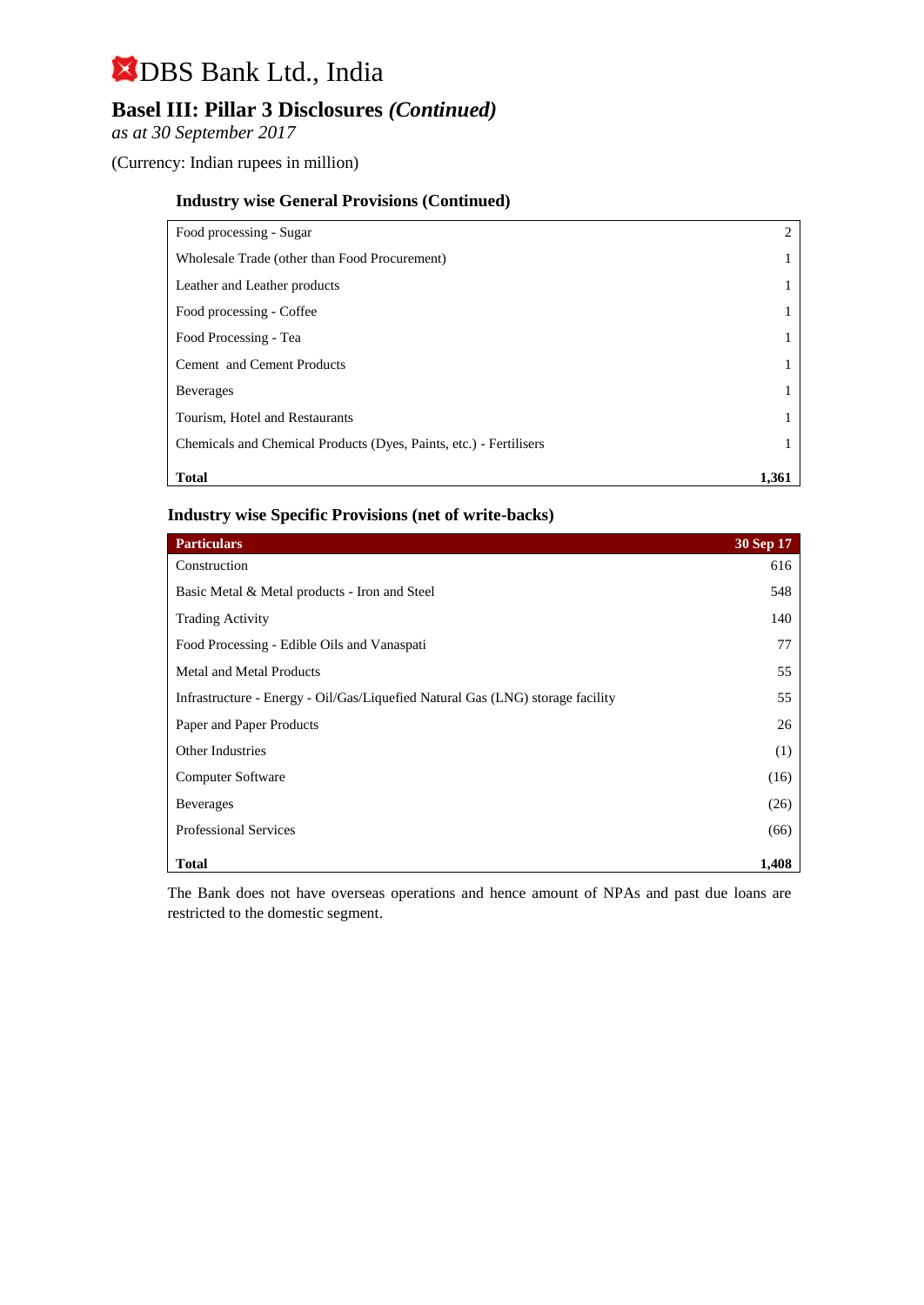## **Basel III: Pillar 3 Disclosures** *(Continued)*

*as at 30 September 2017*

(Currency: Indian rupees in million)

### **4. Disclosures for Credit Risk: Portfolios subject to Standardised approach**

#### *Qualitative Disclosures*

Currently based on our clientele, ratings of the following agencies have been used i.e. CARE, CRISIL, India Ratings and Research Private Ltd., ICRA, Brickwork, SME Rating Agency Pvt Ltd (SMERA), Standards & Poors, Moody's and Fitch for all exposures. The Bank assigns Long term credit ratings accorded by the chosen credit rating agencies for assets which have a contractual maturity of more than one year. However, in accordance with RBI guidelines, the Bank classifies all cash credit exposures as long term exposures and accordingly the long term ratings accorded by the chosen credit rating agencies are assigned. The Bank uses both issue specific and issuer ratings. In accordance with RBI guidelines, for risk-weighting purposes, short-term ratings are deemed to be issue-specific.

#### *Quantitative Disclosures*

Categorization of Credit Exposures (Fund and Non Fund based) \* classified on the basis of Risk Weightage is provided below:

| <b>Particulars</b>    | 30 Sep 17 |
|-----------------------|-----------|
| $< 100 %$ Risk Weight | 297,338   |
| 100 % Risk Weight     | 126,243   |
| $> 100\%$ Risk Weight | 22.757    |
| Total                 | 446,338   |

\* Credit Exposures are reported net of NPA provisions and provision for diminution in fair value of advances classified as Restructured Standard.

### **5. Disclosures for Credit Risk Mitigation on Standardised approach**

#### *Qualitative Disclosures*

This is detailed in our policy on Credit Risk Mitigation techniques and Collateral Management.

#### *Quantitative Disclosures*

Currently, eligible financial collateral in the form of fixed deposits under lien, amount accepted under Parallel Deposit and guarantees issued by eligible guarantor as specified in RBI guidelines have been used as credit risk mitigants. In the case of fixed deposits under lien, the Bank reduces its credit exposure to counterparty by the value of the fixed deposits.

The details of exposures (after application of haircut) wherein the bank has used credit risk mitigants (CRM) to the extent of CRM used are as under:

| <b>Product</b>      | <b>Amount of CRM</b> |
|---------------------|----------------------|
| Fund based exposure | 2,305                |
| <b>Total</b>        | 2,305                |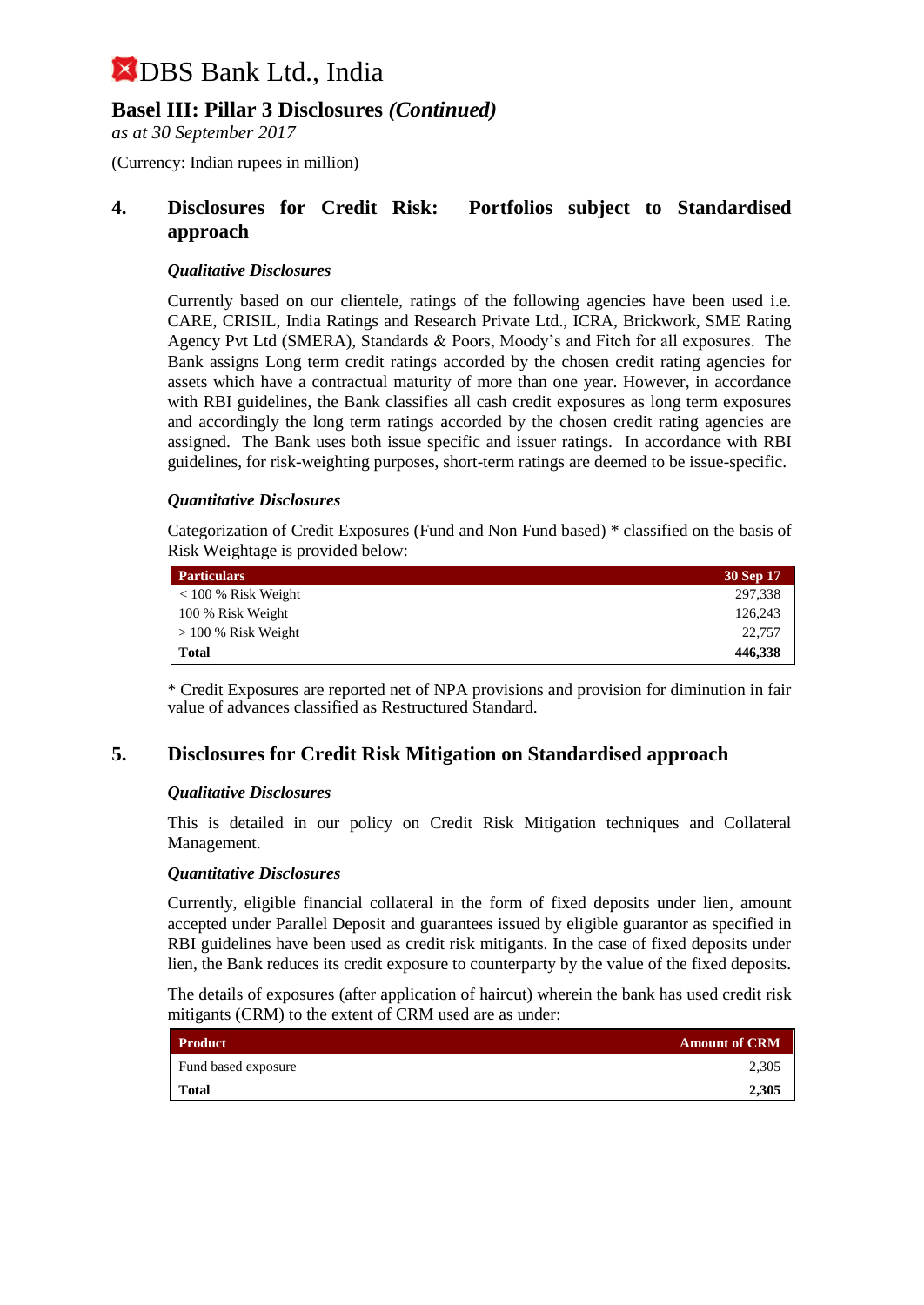## **Basel III: Pillar 3 Disclosures** *(Continued)*

*as at 30 September 2017*

(Currency: Indian rupees in million)

### **6. Disclosure on Securitisation for Standardised approach**

The Bank has not undertaken any securitisation and hence this disclosure is not applicable.

### **7. Disclosure on Market Risk in Trading book**

#### *Qualitative disclosures*

Market Risk arises from changes in value from changes in interest rates yields, foreign exchange rates, equity prices, commodity prices, credit spreads and the impact of changes in the correlations and volatilities of these risk factors. The Banks market risk appetite is determined by the Group Board of Directors, with detailed limit frameworks recommended by the appropriate risk committees. The Group Market & Liquidity Risk Committee, which reports into the Group Risk Executive Committee, oversees the market risk management infrastructure, sets market risk control limits and provides enterprise-wide oversight of all market risks and their management.

The Group's market risk framework identifies the types of the market risk to be covered, the risk metrics and methodologies to be used to capture such risk and the standards governing the management of market risk within the Group including the limit setting and independent model validation, monitoring and valuation.

The principal market risk appetite measure is Expected Shortfall. The Expected Shortfall is supplemented by risk control measures, such as sensitivities to risk factors, including their volatilities, as well as P&L loss triggers (Management Action Triggers) for management action.

Expected Shortfall estimates the potential loss on the current portfolio assuming a specified time horizon and level of confidence. The Expected Shortfall methodology uses a historical simulation approach to forecast the Group's market risk. Expected Shortfall risk factor scenarios are aligned to parameters and market data used for valuation. The Expected Shortfall is calculated for T&M trading, T&M banking and ALCO book.

On a daily basis, the Bank computes trading Expected Shortfall for each business unit and location, and at the Group level. Banking Expected Shortfall is computed on a weekly basis for each business unit and location. The trading Expected Shortfall forecasts are back-tested against the profit and loss of the trading book to monitor its predictive power.

To complement the Expected Shortfall framework, regular stress testing is carried out to monitor the Banks vulnerability to shocks. Also, monthly and annual P/L stop loss limits is monitored on a daily basis for the Trading book.

The risk control measures such as Interest rate PV01 (IRPV01) and FX delta measures the interest rate and FX rate risk to the current portfolio. The IR PV01 measures the change in the Net present value (NPV) due to an increase of 1 basis point in interest rates .The FX delta measures the change in NPV due to an increase of 1 unit in FX rates. The currency wise IRPV01 and FX Delta is calculated daily for T&M trading, T&M banking and ALCO book.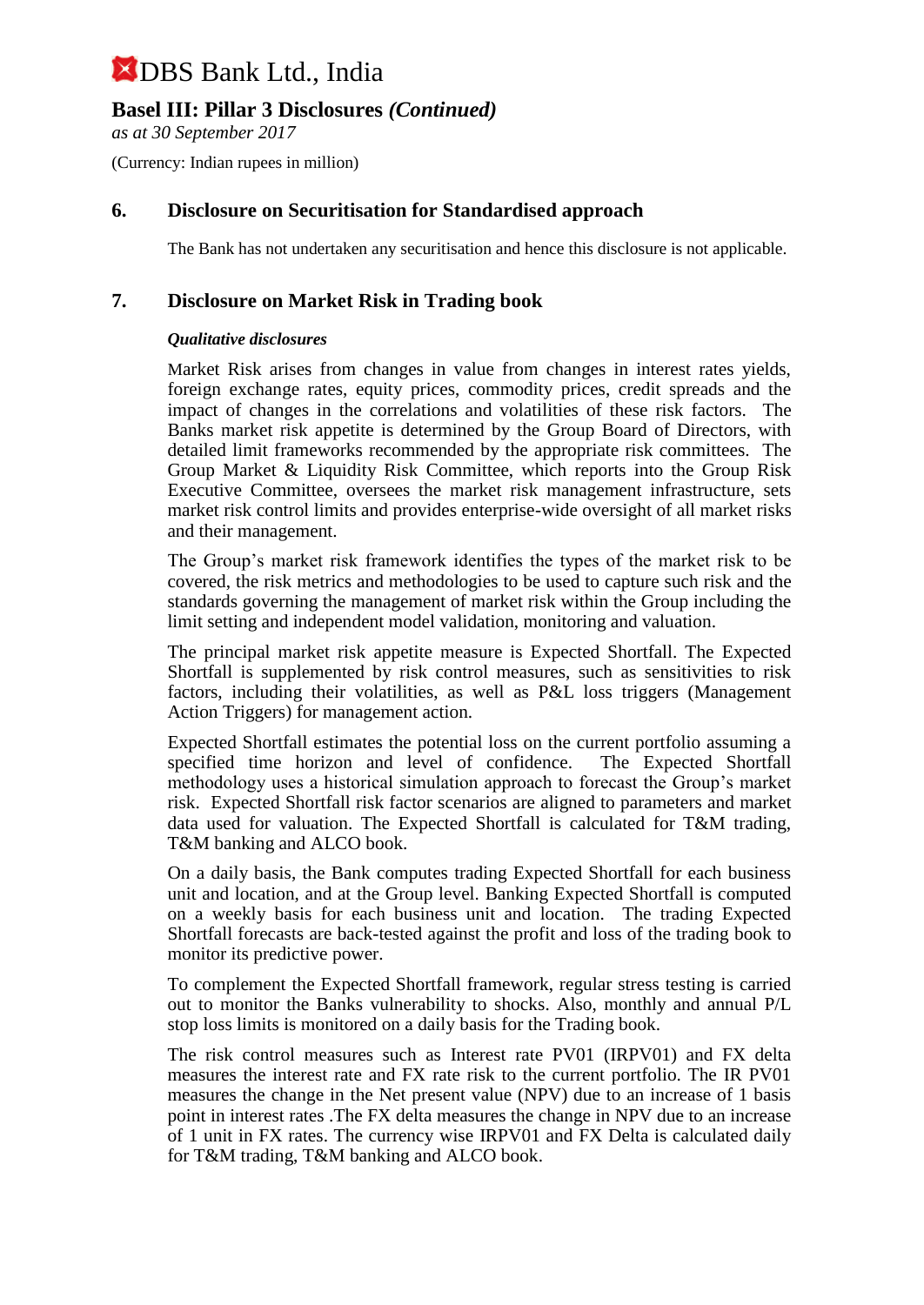## **Basel III: Pillar 3 Disclosures** *(Continued)*

*as at 30 September 2017*

(Currency: Indian rupees in million)

## **7. Disclosure on Market Risk in Trading book** *(Continued)*

The other risk control measures such as Credit spread PV01 (CSPV01) and Jump to default (JTD) measures the change in the NPV due to an increase of 1 basis point in credit spreads and the expected loss due to immediate default respectively. The CSPV01 and JTD are calculated daily for T&M trading book.

#### *Quantitative Disclosures*

#### **Capital Requirement for Market Risk \***

| <b>Particulars</b>                     | 30 Sep 17 |
|----------------------------------------|-----------|
| Interest rate risk                     | 5,809     |
| Foreign exchange risk (including gold) | 360       |
| Equity position risk                   | 154       |

\* Capital required for Market Risk is calculated at 8% of Risk Weighted Assets.

#### **8. Operational Risk**

#### *Qualitative Disclosures*

#### **Strategy and Process**

The Group Operational Risk Management (ORM) policy:

- Defines operational risk and the scope of its application;
- Establishes the dimensions of operational risk;

– Provides a consistent Group wide approach for managing operational risk in a structured, systematic and consistent manner across DBS.

Operational risk arises from inadequate or failed internal processes, people, systems or from external events. It includes legal risk but excludes strategic or reputation risk.

DBS adopts a zero-tolerance mindset for operational risk that can endanger the franchise.

The Group ORM policy developed by the Head Office in Singapore has been adopted by the branches in India. The policy comprises of risk governance, risk policies, risk mitigation programmes, risk and control self-assessments, risk event management and reporting, and key risk indicators.

The ORM policy includes inter-alia:

- a) ORM Governance key responsibilities (Board, Senior Management, Location / Business level, unit operational risk managers control functions, Risk Management Group – Operational Risks and Internal Audit.
- b) ORM guiding principles
- c) Core Operational Risk Standards (CORS)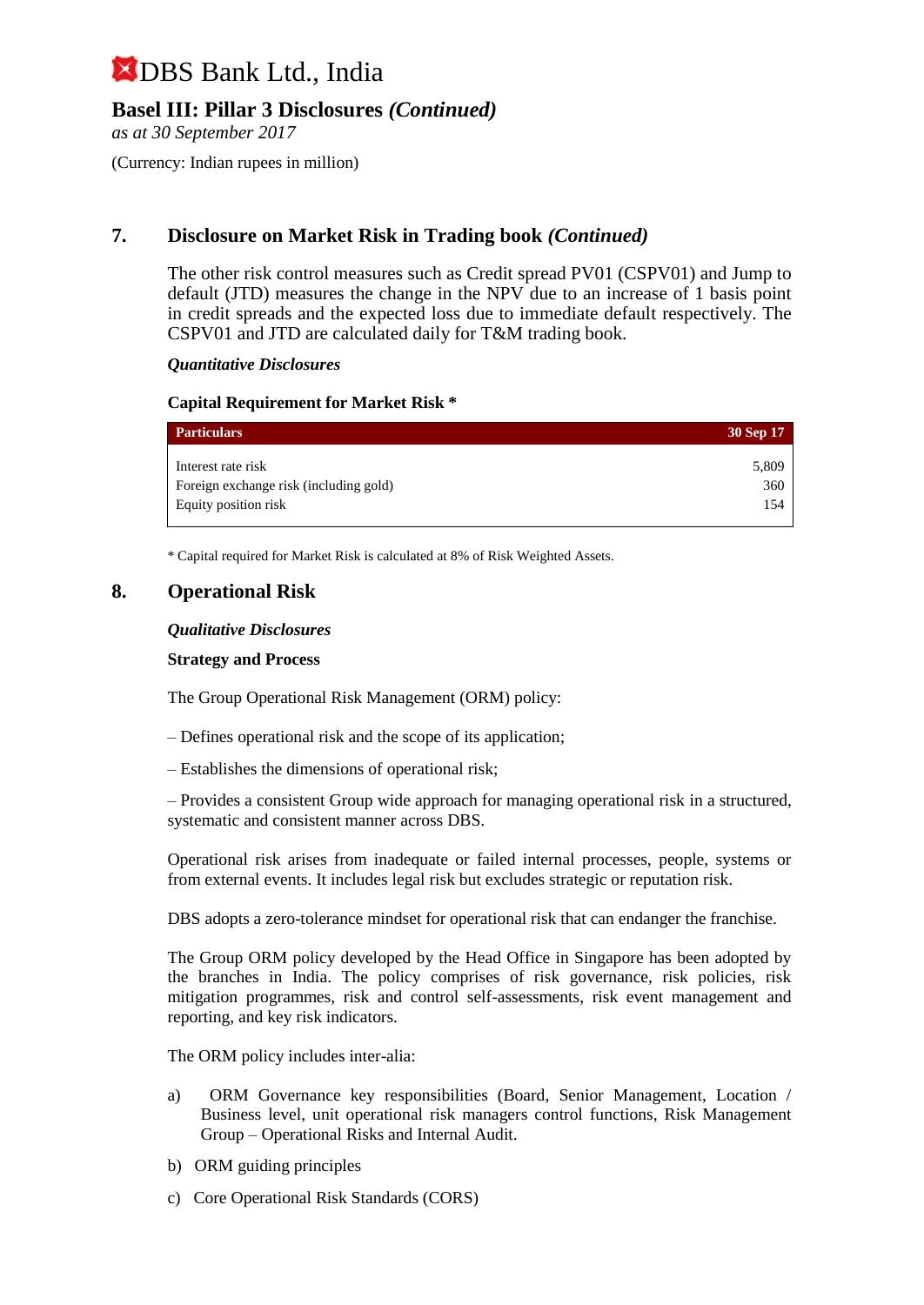## **Basel III: Pillar 3 Disclosures** *(Continued)*

*as at 30 September 2017*

(Currency: Indian rupees in million)

### **8. Operational Risk** *(Continued)*

- (d) Controls and mitigations:
	- Internal controls
	- Group Insurance Programme; and
	- Business Continuity Management
- (e) Risk Tools and Mechanisms comprising:
	- Risk & Control Self-Assessment (RCSA)
	- Operational Risk Event Management & Reporting (OREM&R)
	- Key Risk Indicators (KRI)
	- Scenario Assessment (SA)
	- Internal Controls
	- Issue Management & Action Tracking
	- Risk profiling and reporting
- (f) Risk Quantification & Disclosure
- Loss Provisioning / Capital Allocation

#### **Structure and Organisation**

The Bank has in place an India Operational Risk Committee (IORC) which meets on a monthly basis to discuss Operational Risk issues / related matters. The committee is chaired by the Senior Risk executive (SRE) and is administered by the Head - Operational Risk, India. The committee reports to the India Management Committee (IMC). This ensures appropriate management and oversight of the prevailing operational risks inthe Bank.

The IORC comprises of the Heads of the Consumer Banking Group, Global Transaction Services, Treasury & Markets, Institutional Banking – Chief Operating Officer, Technology & Operations, Finance, Legal & Compliance, Internal Audit, Chief Information Security Officer and other invited members as defined in the Terms of Reference (TOR)

As part of the Bank's ORM structure, an independent Operational Risk function is in place led by the local Head of Operational Risk, who reports to the SRE, India and functionally to the Group Head of Operational Risk at the Head Office in Singapore.

Coverage includes identifying, assessing, controlling / mitigating risk, monitoring, reporting and measuring risk and also ensuring compliance with DBS Group standards and meeting local (RBI) and MAS regulatory requirements relating to Operational Risk.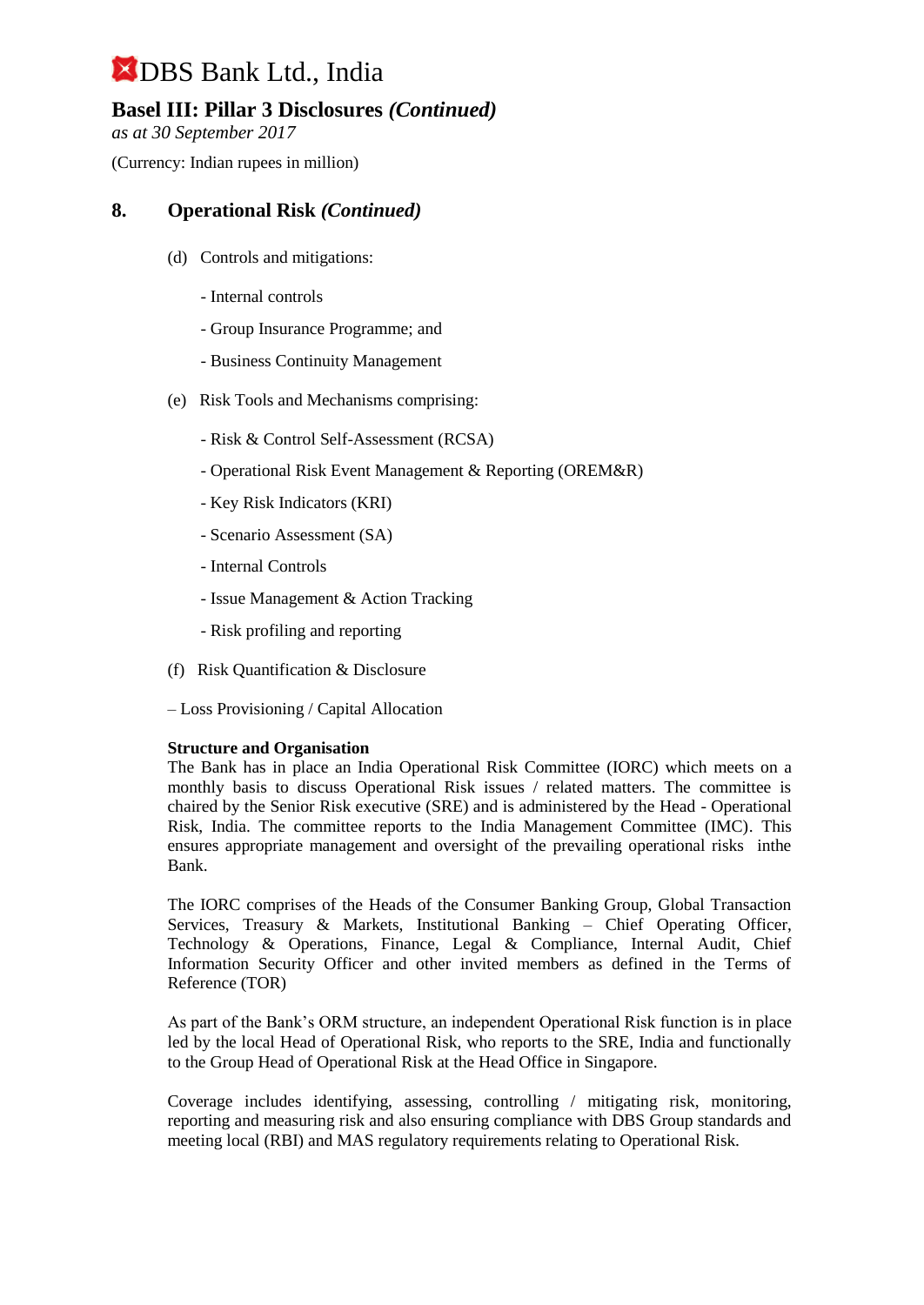### **Basel III: Pillar 3 Disclosures** *(Continued)*

*as at 30 September 2017*

(Currency: Indian rupees in million)

#### **8. Operational Risk** *(Continued)*

#### **Structure and Organisation**

The Group adopts the three lines of defence model for the management of operational risk. In addition to the independent second line of defence by Risk Management Group - Operational Risk, Unit Operational Risk Managers (UORM) are appointed within the first line of defence for all Business Units (BU) and Support Units (SU) to support and implement the risk management policy / standards & processes and to ensure maintenance of adequate controls on an ongoing basis. Periodic training / orientations / discussions are held to keep UORM updated with key developments. As the third line of defence, Group Audit provides independent assurance.

#### **Risk Mitigation Programs**

#### *Internal Controls*

The day-to-day management of Operational Risk within the Bank is through maintenance of a comprehensive system of internal controls. An effective internal control system is a combination of a strong control environment and appropriate internal control procedures. These internal controls comprise of preventive, detective, directive and corrective controls.

#### *Global Insurance Programme (GIP)*

GIP helps to mitigate operational risk losses from significant risk events.

The key objective of GIP is to reduce low frequency high impact financial losses via transfer of loss to external funding sources (insurers). In line with DBS ORM philosophy, high frequency low impact operational losses are managed through establishment of strong internal controls.

*Business Continuity Management (BCM)* is a key Operational Risk programme of DBS to minimize the impact of a business disruption, irrespective of cause, and to provide an acceptable level of business until normal business operations are resumed.

BU/SUs are to comply with the BCM Policies and Standards established by Group Business Continuity Management (GBCM).

BCM includes the following:

- Establishment of ownership, roles and responsibilities
- Risk analysis
- Business impact analysis
- Recovery strategies
- Familiarisation of emergency response and crisis management plans
- Regular review and maintenance
- Regular, complete and meaningful testing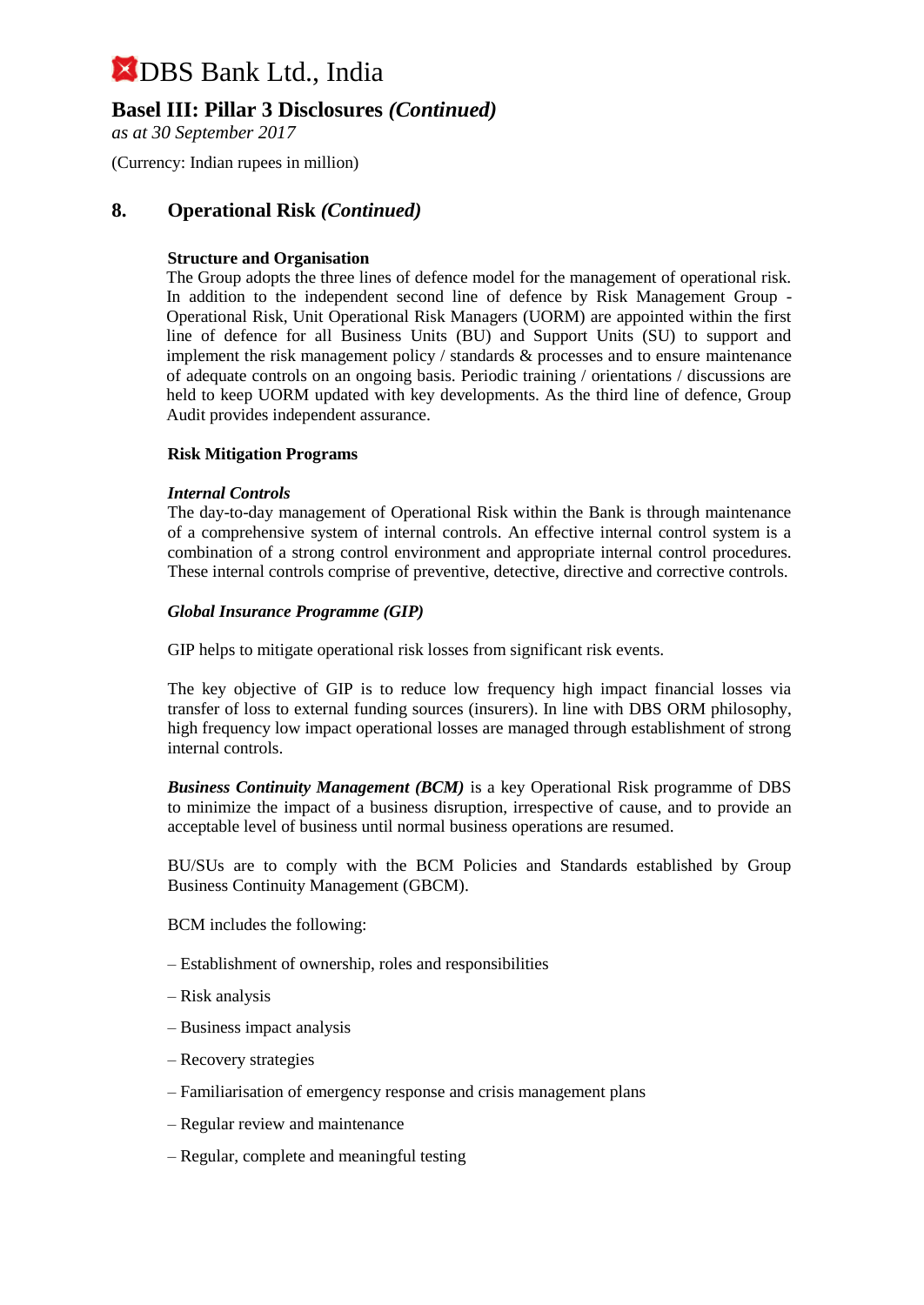## **Basel III: Pillar 3 Disclosures** *(Continued)*

*as at 30 September 2017*

(Currency: Indian rupees in million)

### **8. Operational Risk** *(Continued)*

#### **Risk Reporting and Measurement**

Operational Risk related MIS is reported through the central ORM system (ROR - Reveleus Operational Risk and GRC – Governance, Risk and Control), as follows:

– Incident Management (INC) Module in GRC - for reporting of Risk Events (including near miss and timing error, etc.)

– Issue and Action Management (I&A) Module in GRC - for tracking of issues and actions emanating from Risk Events, Audit Issues, Regulatory Issues and other risk related issues

– Key Indicator (KI) Module in ROR - for reporting and monitoring of Key Risk Indicators (KRI)

– Risk and Control Self-Assessment (RCSA) Module in ROR- to facilitate and record the assessment of the Risk and Control Self-Assessment process.

RCSA review and assessment is performed as per risk based frequency approach.

The Operational Risk Profile including relevant MIS relating to the above is placed at the monthly India Operational Risk Committee (IORC).

#### **Approach for operational risk capital assessment**

– The Bank currently adopts the Basic Indicator Approach to calculate capital requirements for operational risk.

#### **9. Interest rate risk in the banking book (IRRBB)**

#### *Qualitative Disclosures*

The Asset and Liability Committee ("ALCO") oversees the structural interest rate risk and funding liquidity risk in the Bank. The Market & Liquidity Risk Committee (MLRC) ensures that the exposures are within prudent levels. Structural interest rate risk arises from mismatches in the interest rate profile of customer loans and deposits. This interest rate risk has several aspects: basis risk arising from different interest rate benchmarks, interest rate re-pricing risk, yield curve risks and embedded optionality. To monitor the structural interest rate risk, the tools used by DBS include re-pricing gap reports based on traditional as well as duration gap approach, sensitivity analysis and income simulations under various scenarios.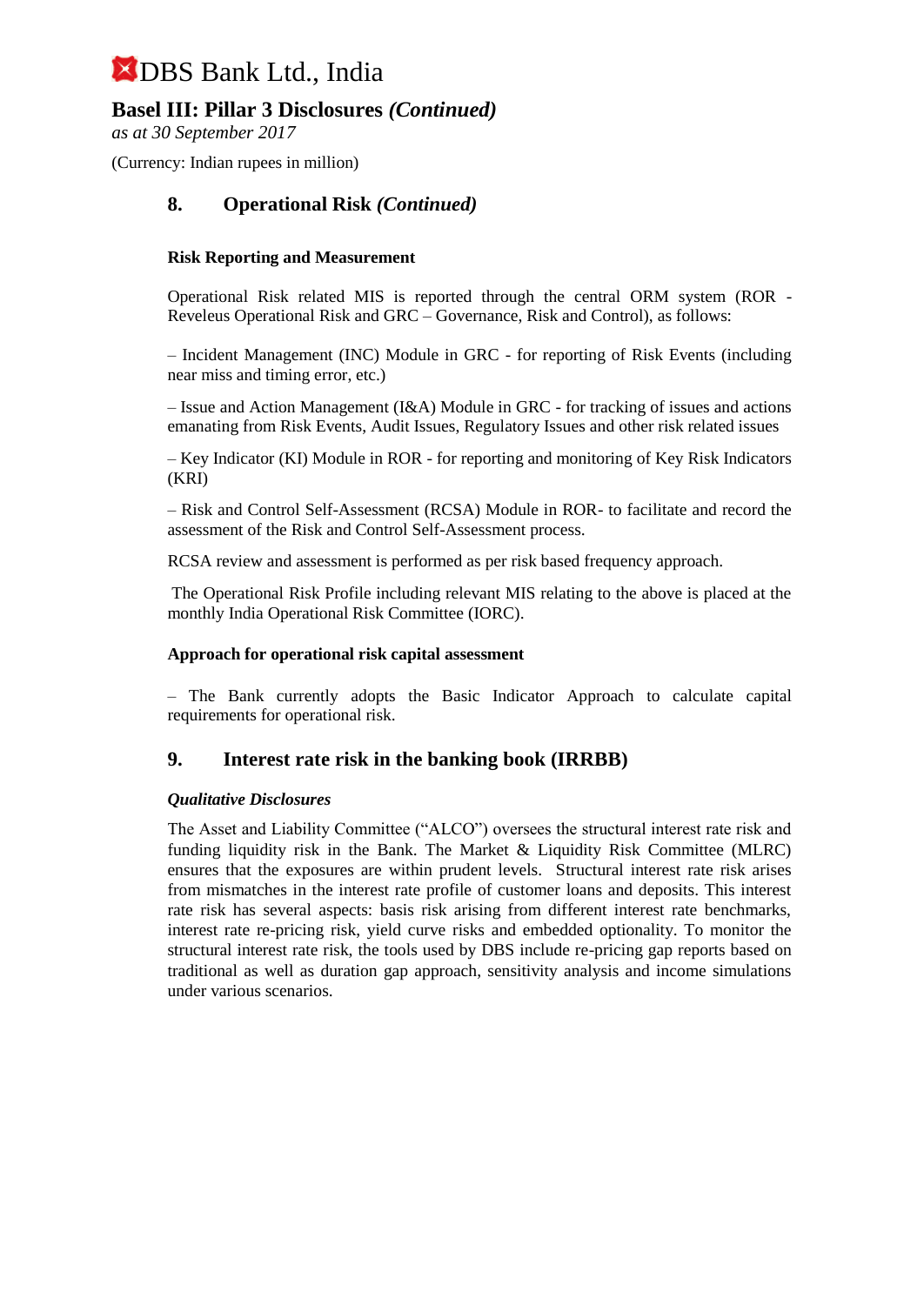## **Basel III: Pillar 3 Disclosures** *(Continued)*

*as at 30 September 2017*

(Currency: Indian rupees in million)

### **9. Interest rate risk in the banking book (IRRBB)** *(Continued)*

#### *Quantitative Disclosures*

The Bank uses the Duration Gap approach to measure the impact of Market Value of Equity (MVE) for upward and downward rate shocks. This measures the potential change in MVE of the Bank for a 200 bps change in interest rates. The change in MVE due to a 200 change in interest rates are (for banking and trading book):-

| Change in MVE due to a 200 bps change in interest rates | <b>INR Million</b> |
|---------------------------------------------------------|--------------------|
| $30th$ September, 2017                                  | (3,449.38)         |

The impact on Earnings is computed as per the definition laid down in the ALM Policy of the Bank. Per the policy, Earnings-at-Risk (EaR) measures the interest rate risk from the earnings perspective. It is computed as an impact (over a 1-year horizon) of a 1% parallel shift in the yield curve on the Bank's earning. This is computed using the net IRS gaps for each bucket up to 1 year and the mark-to-market impact of 1% rise in interest rates on the AFS and HFT portfolio is to this. The aggregate of these approximates the net revenue impact of a 1% parallel shift (increase in interest rates) in the yield curve over a 1 year horizon and acts as a useful tool in the hands of the MLRC to monitor and assess the impact of Interest rate risk exposure of the Bank on its revenue.

EaR is computed at a Bank-wide level.

| <b>EaR</b> on the INR book (trading and banking) | <b>INR Million</b> |
|--------------------------------------------------|--------------------|
| $30th$ September, 2017                           | (3,249.18)         |

#### **10. General Disclosure for Exposures Related to Counterparty Credit Risk**

#### *Qualitative Disclosures*

#### *USE OF ECONOMIC CAPITAL (EC) FOR CONCENTRATION RISK MANAGEMENT*

While the Group firmly complies with regulatory capital requirements at all times, we recognize the need to have more robust methodologies to measure capital usage. Effective concentration management requires a robust metric that can accurately capture the portfolio risk characteristics including granular portfolio segment profile, risk concentrations and correlation of risks in the portfolio. The metric has to be sensitive to changes made to adjust the portfolio shape and direction of growth.

We have therefore adopted the EC metric as our primary concentration risk management tool and have integrated it into our risk processes. EC is deployed as a core component in our ICAAP and it also serves as a key metric in cascading Risk Appetite and limits setting.

#### *CREDIT RISK MITIGANTS*

#### *Collateral*

Where possible, the Group takes collateral as a secondary recourse to the borrower. Collateral includes cash, marketable securities, properties, trade receivables, inventory and equipment and other physical and financial collateral. The Group may also take fixed and floating charges on the assets of borrowers. It has put in place policies to determine the eligibility of collateral for credit risk mitigation, which include requiring specific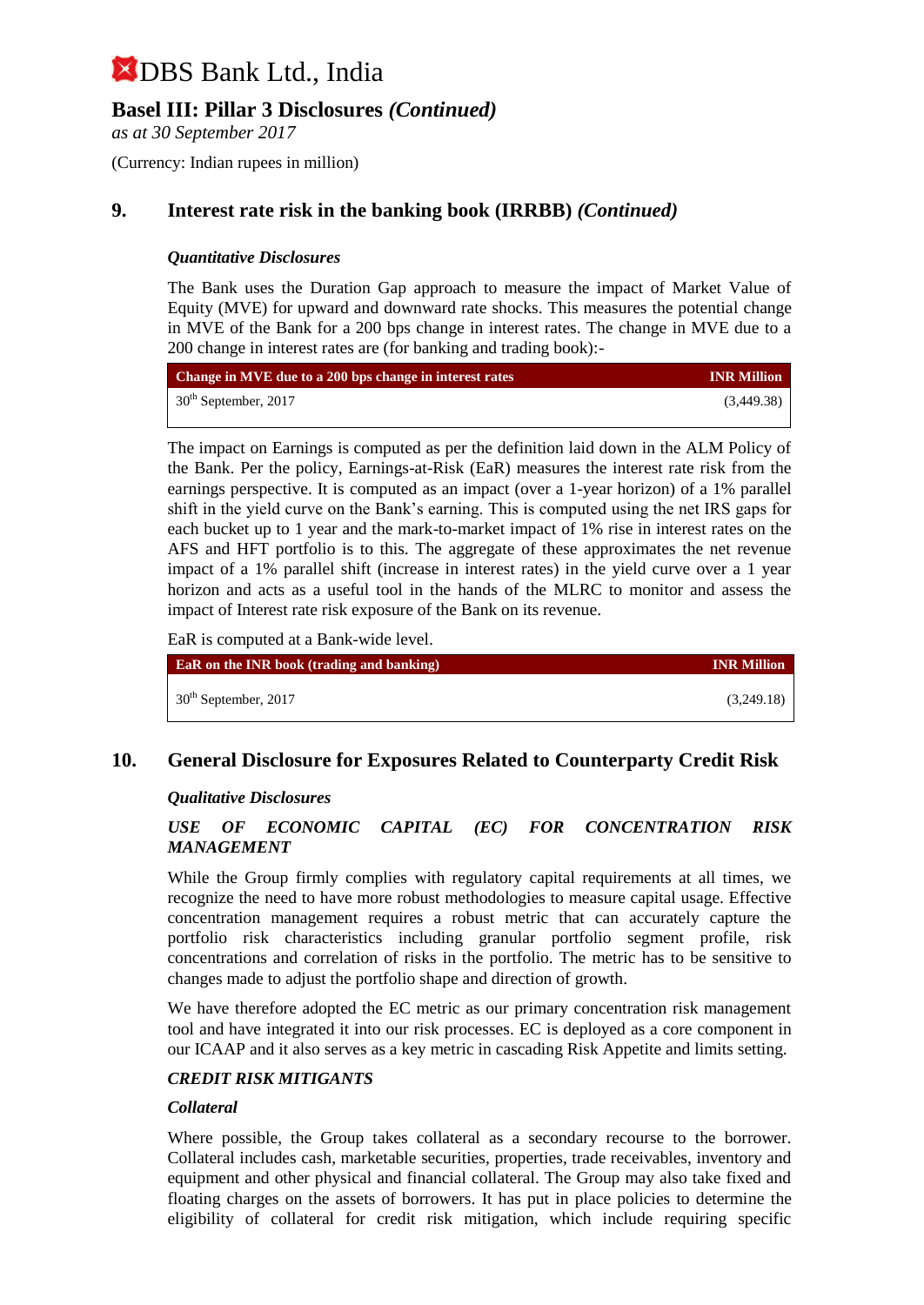### **Basel III: Pillar 3 Disclosures** *(Continued)*

*as at 30 September 2017*

(Currency: Indian rupees in million)

collaterals to meet minimum operational requirements in order to be considered as effective risk mitigants.

When a collateral arrangement is in place for financial market counterparties covered under market standard documentation (such as Master Repurchase Agreements and International Swaps and Derivatives Association (ISDA) agreements), collateral received is marked to market on a frequency mutually agreed with the counterparties.

The Group is required to post additional collateral in the event of a rating downgrade. As at 31 December 2014, for a one notch downgrade of its Standard & Poor's Ratings Services and Moody's Investors Services ratings, the Group would have to post additional collateral amounting to SGD 106 million and SGD 35 million respectively.

#### *Other Risk Mitigants*

The Group manages its credit exposure from derivatives, repo and other repo-style transactions by entering into netting and collateral arrangements with counterparties where it is appropriate and feasible to do so. The credit risk associated with outstanding contracts with positive mark to market is reduced by master netting arrangements to the extent that if an event of default occurs, all amounts with a single counterparty in a netting-eligible jurisdiction are settled on a net basis.

The Group may also enter into agreements which govern the posting of collateral with derivative counterparties for credit risk mitigation (e.g. Credit Support Annexes under ISDA master agreements). These are governed by internal guidelines with respect to the eligibility of collateral types and the frequency of collateral calls.

In addition, the Group also uses guarantees as credit risk mitigants. While the Group may accept guarantees from any counterparty, it sets internal thresholds for considering guarantors to be eligible for credit risk mitigation.

#### *COUNTER PARTY RISK MANAGEMENT*

Counterparty risk that may arise from traded products and securities is measured on a loan equivalent basis and included under the Group's overall credit limits to counterparties. Issuer Default Risk that may arise from traded products and securities are generally measured based on jump-to-default computations.

The Group actively monitors and manages its exposure to counterparties in over-thecounter (OTC) derivative trades to protect its balance sheet in the event of counterparty default. Counterparty risk exposures which may be materially and adversely affected by market risk events are identified, reviewed and acted upon by management and highlighted to the appropriate risk committees. In addition, the Group's risk measurement methodology takes into account the higher risks associated with transactions that exhibit a strong relationship between the creditworthiness of a counterparty and the expected future replacement value of a relevant transaction (so called wrong-way risk) as identified during the trade booking process. The current exposure method is used for calculating the Group's net credit exposure and regulatory capital for counterparty exposures, using the mark-tomarket exposures with an appropriate add-on factor for potential future exposures.

#### *Quantitative Disclosures*

| <b>Particulars</b>          | <b>Notionals</b> | <b>Credit Exposures</b> |
|-----------------------------|------------------|-------------------------|
| - Currency Derivatives      | 2.009.856        | 112,925                 |
| - Interest Rate Derivatives | 2.027.605        | 25.438                  |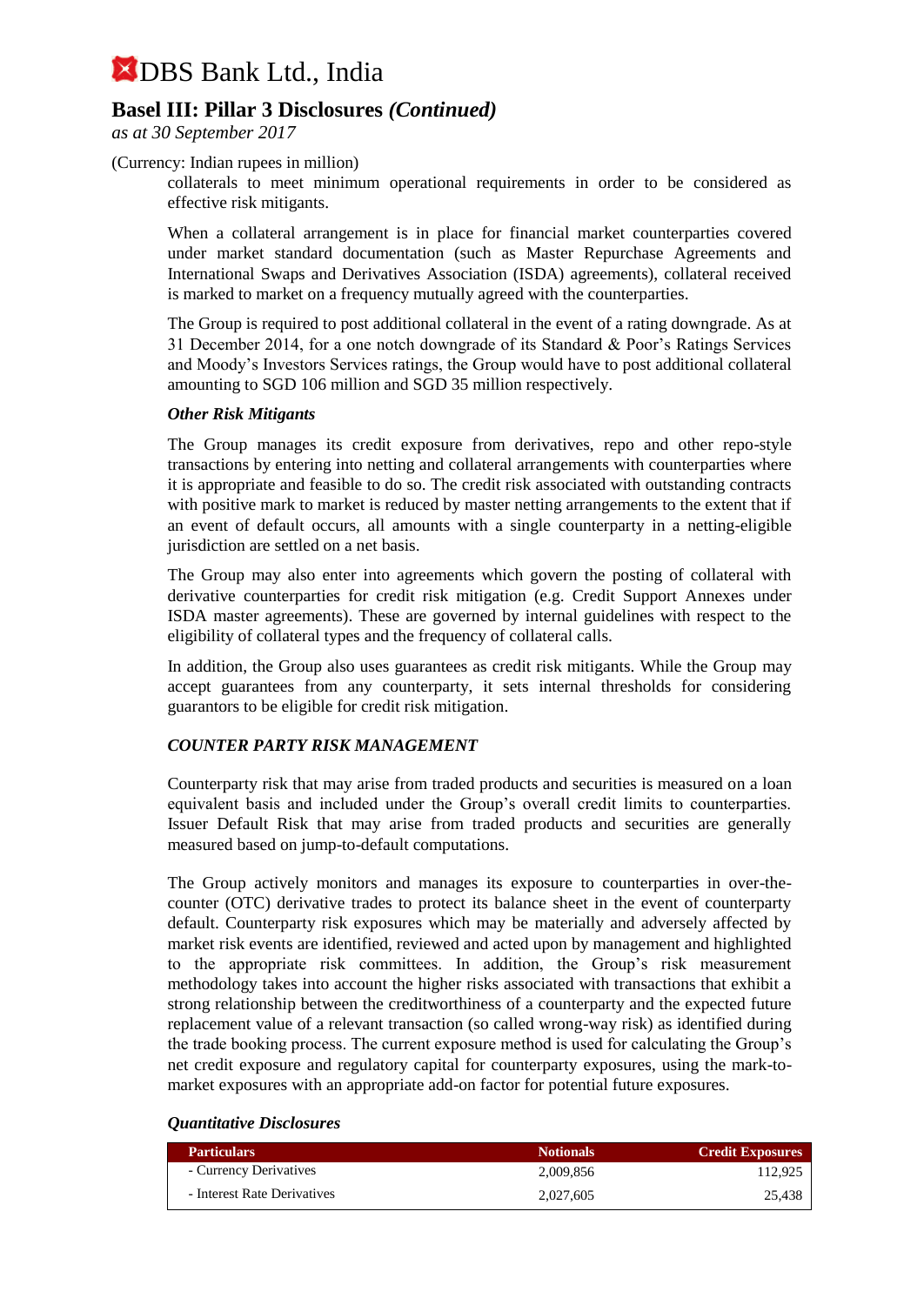## **Basel III: Pillar 3 Disclosures** *(Continued)*

*as at 30 September 2017*

(Currency: Indian rupees in million)

## **11. Composition of Capital**

|    |                                                                                                                                                                                                                                                                              |           |                                                                             | (Rs. in million) |
|----|------------------------------------------------------------------------------------------------------------------------------------------------------------------------------------------------------------------------------------------------------------------------------|-----------|-----------------------------------------------------------------------------|------------------|
|    | Basel III common disclosure template to be used during the transition of regulatory adjustments (i.e.<br>from April 1, 2013 to December 31, 2017)                                                                                                                            |           | <b>Amounts</b><br>Subject to<br><b>Pre-Basel</b><br>III<br><b>Treatment</b> | Ref No           |
|    | <b>Common Equity Tier 1 capital : instruments and reserves</b>                                                                                                                                                                                                               |           |                                                                             |                  |
| 1  | Directly issued qualifying common share capital plus related stock surplus<br>(share premium)                                                                                                                                                                                | 32,113.53 |                                                                             | A                |
| 2  | Retained earnings                                                                                                                                                                                                                                                            | 13,000.36 |                                                                             | $B+C+E$<br>$+G$  |
| 3  | Accumulated other comprehensive income (and other reserves)                                                                                                                                                                                                                  |           |                                                                             |                  |
| 4  | Directly issued capital subject to phase out from CET1 (only applicable to non-<br>joint stock companies)                                                                                                                                                                    |           |                                                                             |                  |
|    | Public sector capital injections grandfathered until January 1, 2018                                                                                                                                                                                                         |           |                                                                             |                  |
| 5  | Common share capital issued by subsidiaries and held by third parties (amount<br>allowed in group CET1)                                                                                                                                                                      |           |                                                                             |                  |
| 6  | Common Equity Tier 1 capital before regulatory adjustments                                                                                                                                                                                                                   | 45,113.89 |                                                                             |                  |
|    | <b>Common Equity Tier 1 capital : regulatory adjustments</b>                                                                                                                                                                                                                 |           |                                                                             |                  |
| 7  | Prudential valuation adjustments                                                                                                                                                                                                                                             | 396.79    |                                                                             |                  |
| 8  | Goodwill (net of related tax liability)                                                                                                                                                                                                                                      |           |                                                                             |                  |
| 9  | Intangibles other than mortgage-servicing rights (net of related tax liability)                                                                                                                                                                                              |           |                                                                             |                  |
| 10 | Deferred tax assets                                                                                                                                                                                                                                                          | 1,671.75  |                                                                             | F                |
| 11 | Cash-flow hedge reserve                                                                                                                                                                                                                                                      |           |                                                                             |                  |
| 12 | Shortfall of provisions to expected losses                                                                                                                                                                                                                                   |           |                                                                             |                  |
| 13 | Securitisation gain on sale                                                                                                                                                                                                                                                  |           |                                                                             |                  |
| 14 | Gains and losses due to changes in own credit risk on fair valued liabilities                                                                                                                                                                                                |           |                                                                             |                  |
| 15 | Defined-benefit pension fund net assets                                                                                                                                                                                                                                      |           |                                                                             |                  |
| 16 | Investments in own shares (if not already netted off paid-up capital on reported<br>balance sheet)                                                                                                                                                                           |           |                                                                             |                  |
| 17 | Reciprocal cross-holdings in common equity                                                                                                                                                                                                                                   |           |                                                                             |                  |
| 18 | Investments in the capital of banking, financial and insurance entities that are<br>outside the scope of regulatory consolidation, net of eligible short positions,<br>where the bank does not own more than 10% of the issued share capital (amount<br>above 10% threshold) |           |                                                                             |                  |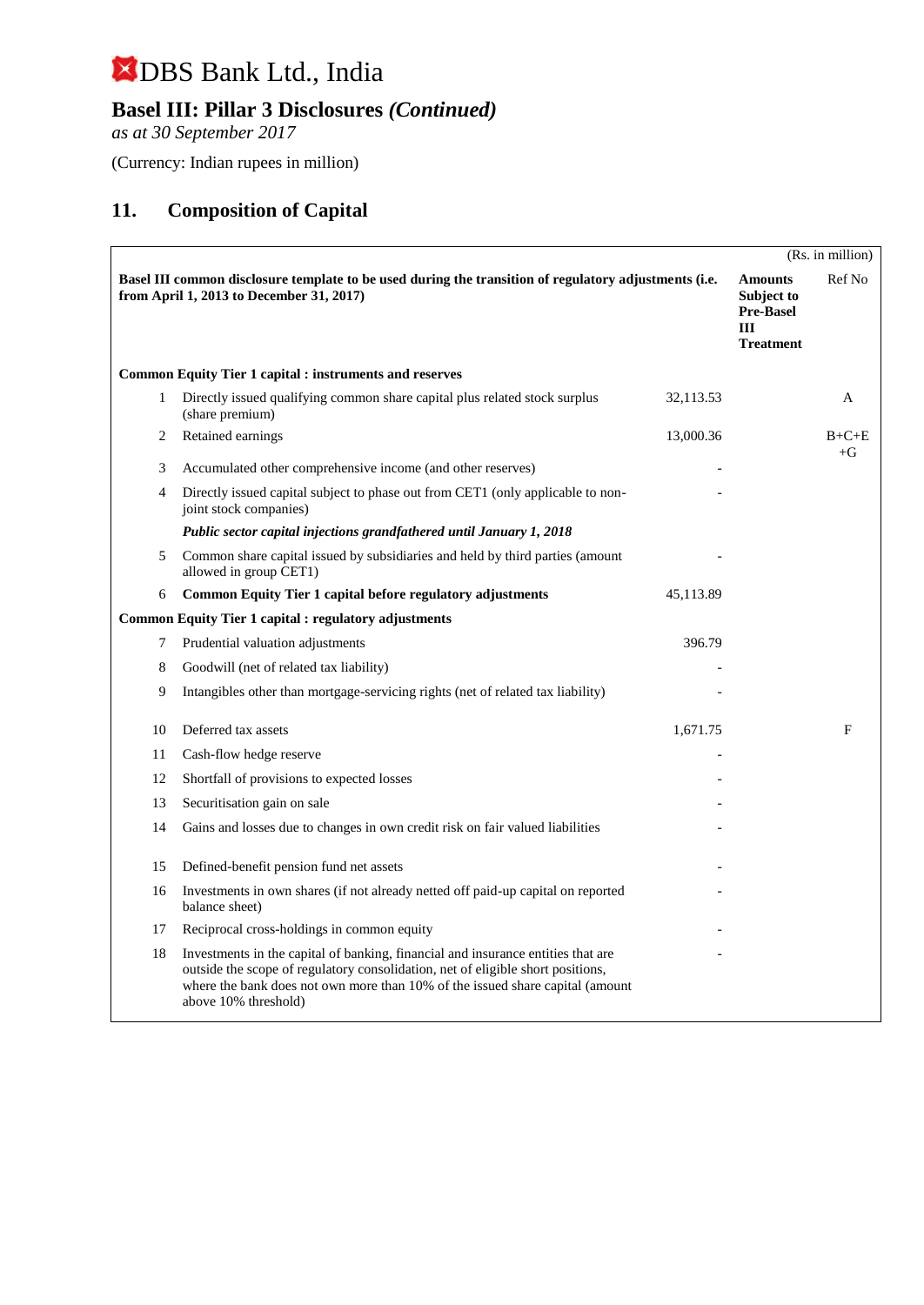## **Basel III: Pillar 3 Disclosures** *(Continued)*

*as at 30 September 2017*

(Currency: Indian rupees in million)

|    |                                                                                                                                                                                                                     |           |                                                                           | (Rs. in million) |
|----|---------------------------------------------------------------------------------------------------------------------------------------------------------------------------------------------------------------------|-----------|---------------------------------------------------------------------------|------------------|
|    | Basel III common disclosure template to be used during the transition of regulatory adjustments (i.e.<br>from April 1, 2013 to December 31, 2017)                                                                   |           | <b>Amounts</b><br>Subject to<br><b>Pre-Basel</b><br>Ш<br><b>Treatment</b> | Ref<br>No        |
|    | <b>Common Equity Tier 1 capital : regulatory adjustments</b>                                                                                                                                                        |           |                                                                           |                  |
| 19 | Significant investments in the common stock of banking, financial and<br>insurance entities that are outside the scope of regulatory consolidation, net of<br>eligible short positions (amount above 10% threshold) |           |                                                                           |                  |
| 20 | Mortgage servicing rights (amount above 10% threshold)                                                                                                                                                              |           |                                                                           |                  |
| 21 | Deferred tax assets arising from temporary differences (amount above 10%)<br>threshold, net of related tax liability)                                                                                               |           |                                                                           |                  |
| 22 | Amount exceeding the 15% threshold                                                                                                                                                                                  |           |                                                                           |                  |
| 23 | of which: significant investments in the common stock of financial entities                                                                                                                                         |           |                                                                           |                  |
| 24 | of which : mortgage servicing rights                                                                                                                                                                                |           |                                                                           |                  |
| 25 | of which: deferred tax assets arising from temporary differences                                                                                                                                                    |           |                                                                           |                  |
| 26 | National specific regulatory adjustments (26a+26b+26c+26d)<br>a.of which : Investments in the equity capital of unconsolidated insurance<br>subsidiaries                                                            |           |                                                                           |                  |
|    | b.of which : Investments in the equity capital of unconsolidated non-financial<br>subsidiaries                                                                                                                      |           |                                                                           |                  |
|    | c.of which : Shortfall in the equity capital of majority owned financial entities<br>which have not been consolidated with the bank                                                                                 |           |                                                                           |                  |
|    | d.of which: Unamortised pension funds expenditures                                                                                                                                                                  |           |                                                                           |                  |
| 27 | Regulatory adjustments applied to Common Equity Tier 1 due to insufficient<br>Additional Tier 1 and Tier 2 to cover deductions                                                                                      |           |                                                                           |                  |
| 28 | Total regulatory adjustments to Common equity Tier 1                                                                                                                                                                | 2,068.54  |                                                                           |                  |
| 29 | <b>Common Equity Tier 1 capital (CET1)</b>                                                                                                                                                                          | 43,045.35 |                                                                           |                  |
|    | <b>Additional Tier 1 capital : instruments</b>                                                                                                                                                                      |           |                                                                           |                  |
| 30 | Directly issued qualifying Additional Tier 1 instruments plus related stock<br>surplus (share premium) $(31+32)$                                                                                                    |           |                                                                           |                  |
| 31 | of which : classified as equity under applicable accounting standards<br>(Perpetual Non-Cumulative Preference Shares)                                                                                               |           |                                                                           |                  |
| 32 | of which: classified as liabilities under applicable accounting standards<br>(Perpetual debt Instruments)                                                                                                           |           |                                                                           |                  |
| 33 | Directly issued capital instruments subject to phase out from Additional Tier 1                                                                                                                                     |           |                                                                           |                  |
| 34 | Additional Tier 1 instruments (and CET1 instruments not included in row 5)<br>issued by subsidiaries and held by third parties (amount allowed in group AT1)                                                        |           |                                                                           |                  |
| 35 | of which: instruments issued by subsidiaries subject to phase out                                                                                                                                                   |           |                                                                           |                  |
| 36 | Additional Tier 1 capital before regulatory adjustments                                                                                                                                                             |           |                                                                           |                  |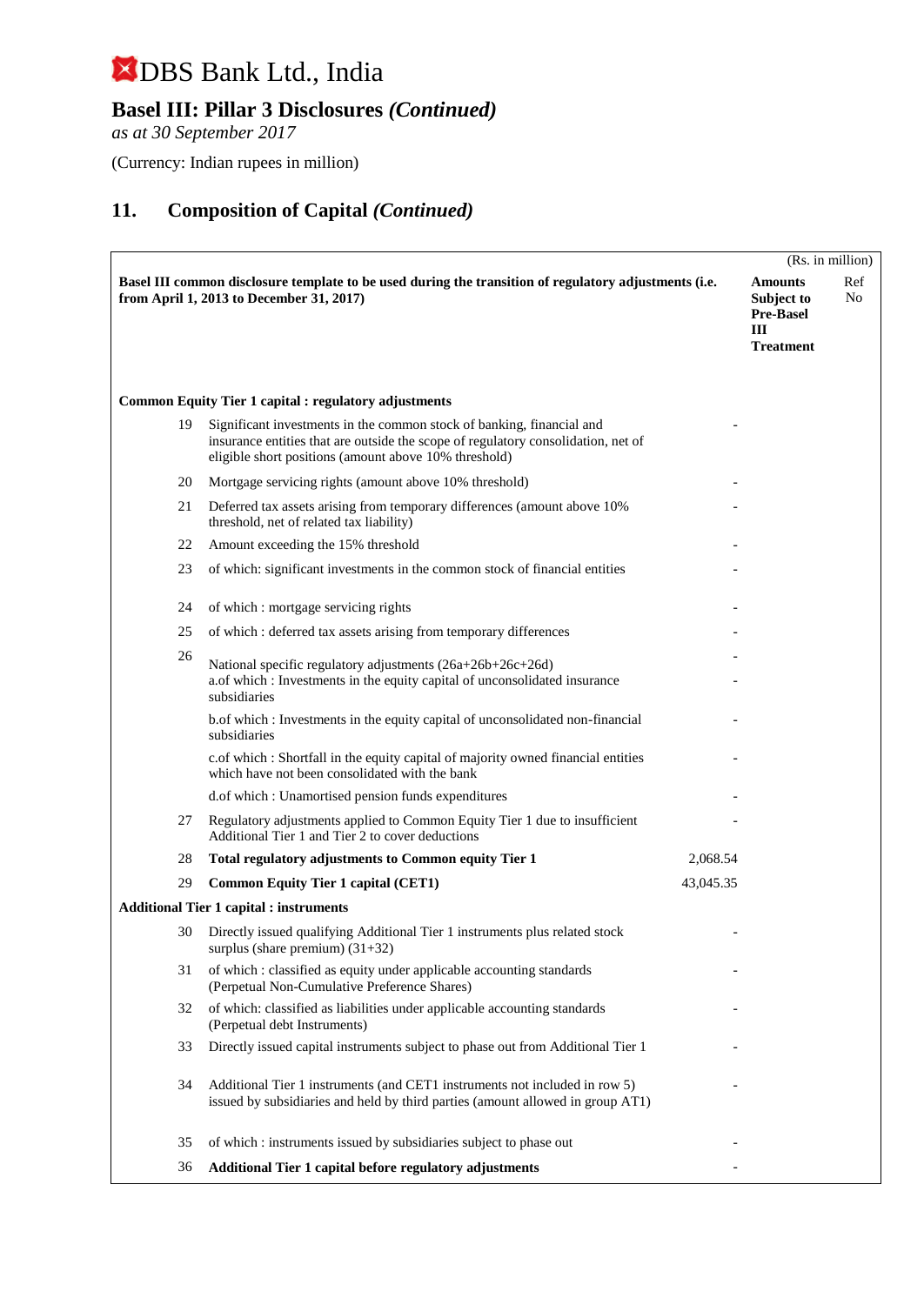## **Basel III: Pillar 3 Disclosures** *(Continued)*

*as at 30 September 2017*

(Currency: Indian rupees in million)

|    |                                                                                                                                                                                                                                                                                                   |           |                                                                           | (Rs. in million) |
|----|---------------------------------------------------------------------------------------------------------------------------------------------------------------------------------------------------------------------------------------------------------------------------------------------------|-----------|---------------------------------------------------------------------------|------------------|
|    | Basel III common disclosure template to be used during the transition of regulatory adjustments (i.e.<br>from April 1, 2013 to December 31, 2017)                                                                                                                                                 |           | <b>Amounts</b><br>Subject to<br><b>Pre-Basel</b><br>Ш<br><b>Treatment</b> | Ref<br>No        |
|    | <b>Additional Tier 1 capital : regulatory adjustments</b>                                                                                                                                                                                                                                         |           |                                                                           |                  |
| 37 | Investments in own Additional Tier 1 instruments                                                                                                                                                                                                                                                  |           |                                                                           |                  |
| 38 | Reciprocal cross-holdings in Additional Tier 1 instruments                                                                                                                                                                                                                                        |           |                                                                           |                  |
| 39 | Investments in the capital of banking, financial and insurance entities that are<br>outside the scope of regulatory consolidation, net of eligible short positions, where<br>the bank does not own more than 10% of the issued common share capital of the<br>entity (amount above 10% threshold) |           |                                                                           |                  |
| 40 | Significant investments in the capital of banking, financial and insurance entities<br>that are outside the scope of regulatory consolidation (net of eligible short<br>positions)                                                                                                                |           |                                                                           |                  |
| 41 | National specific regulatory adjustments (41a+41b)                                                                                                                                                                                                                                                |           |                                                                           |                  |
|    | a. of which: Investments in the Additional Tier 1 capital of unconsolidated<br>insurance subsidiaries                                                                                                                                                                                             |           |                                                                           |                  |
|    | b. of which: Shortfall in the Additional Tier 1 capital of majority owned financial<br>entities which have not been consolidated with the bank                                                                                                                                                    |           |                                                                           |                  |
|    | Regulatory Adjustments Applied to Additional Tier 1 in respect of Amounts<br>Subject to Pre-Basel III Treatment                                                                                                                                                                                   |           |                                                                           |                  |
|    | of which:                                                                                                                                                                                                                                                                                         |           |                                                                           |                  |
|    | of which:                                                                                                                                                                                                                                                                                         |           |                                                                           |                  |
|    | of which:                                                                                                                                                                                                                                                                                         |           |                                                                           |                  |
| 42 | Regulatory adjustments applied to Additional Tier 1 due to insufficient Tier 2 to<br>cover deductions                                                                                                                                                                                             |           |                                                                           |                  |
| 43 | Total regulatory adjustments to Additional Tier 1 capital                                                                                                                                                                                                                                         |           |                                                                           |                  |
| 44 | <b>Additional Tier 1 capital (AT1)</b>                                                                                                                                                                                                                                                            |           |                                                                           |                  |
|    | a. Additional Tier 1 capital reckoned for capital adequacy                                                                                                                                                                                                                                        |           |                                                                           |                  |
| 45 | Tier 1 capital (T1 = CET1 + Admissible AT1) $(29 + 44a)$                                                                                                                                                                                                                                          | 43,045.35 |                                                                           |                  |
|    | Tier 2 capital: instruments and provisions                                                                                                                                                                                                                                                        |           |                                                                           |                  |
| 46 | Directly issued qualifying Tier 2 instruments plus related stock surplus                                                                                                                                                                                                                          |           |                                                                           |                  |
| 47 | Directly issued capital instruments subject to phase out from Tier 2                                                                                                                                                                                                                              | 16,974.10 |                                                                           | Ι                |
| 48 | Tier 2 instruments (and CET1 and AT1 instruments not included in rows 5 or 34)<br>issued by subsidiaries and held by third parties (amount allowed in group Tier 2)                                                                                                                               |           |                                                                           |                  |
| 49 | of which: instruments issued by subsidiaries subject to phase out                                                                                                                                                                                                                                 |           |                                                                           |                  |
| 50 | Provisions                                                                                                                                                                                                                                                                                        | 1,480.74  |                                                                           | $D+J$            |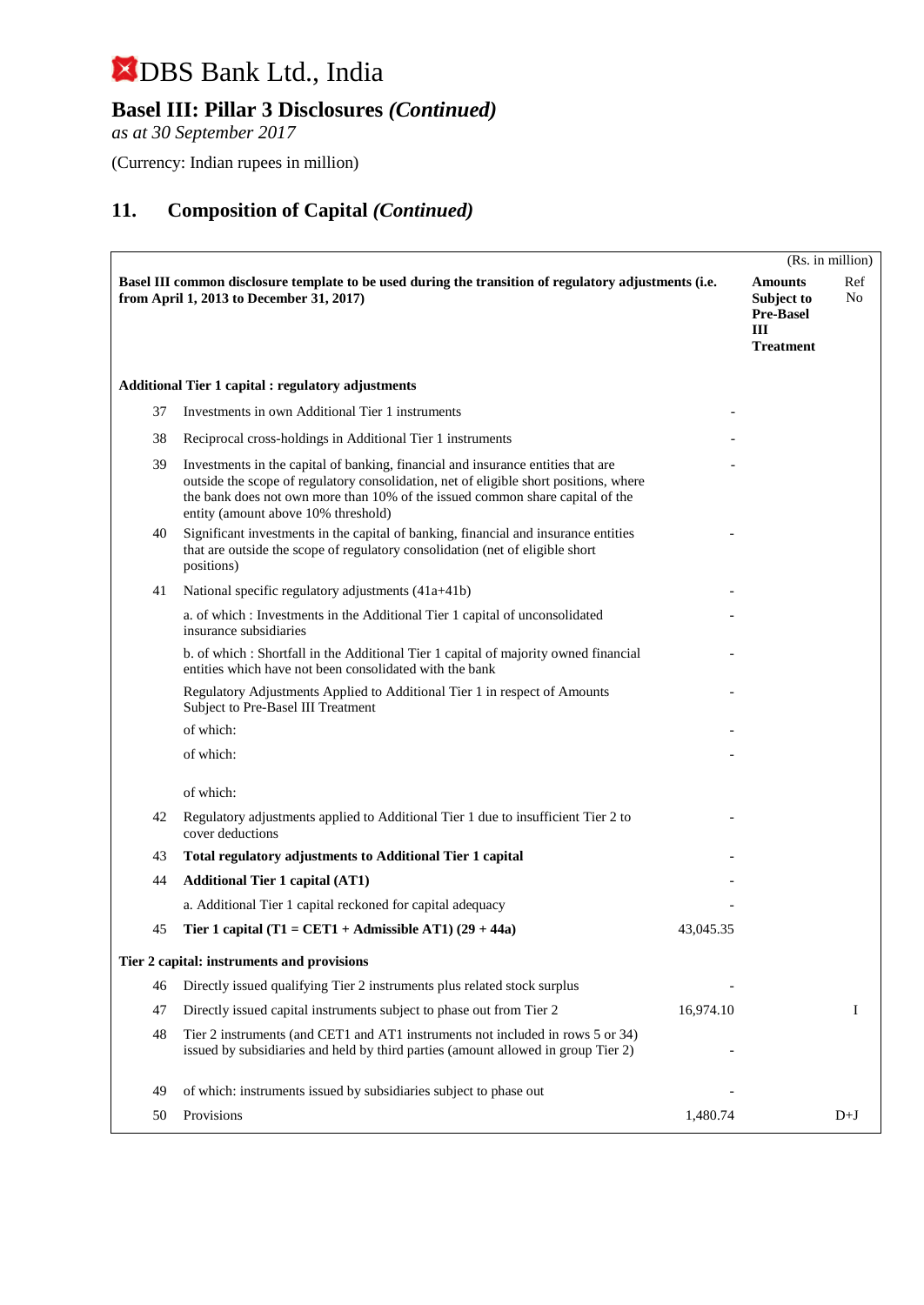## **Basel III: Pillar 3 Disclosures** *(Continued)*

*as at 30 September 2017*

(Currency: Indian rupees in million)

|    |                                                                                                                                                                                                                                                                                                       |            |                                                                           | (Rs. in million) |
|----|-------------------------------------------------------------------------------------------------------------------------------------------------------------------------------------------------------------------------------------------------------------------------------------------------------|------------|---------------------------------------------------------------------------|------------------|
|    | Basel III common disclosure template to be used during the transition of regulatory adjustments (i.e.<br>from April 1, 2013 to December 31, 2017)                                                                                                                                                     |            | <b>Amounts</b><br>Subject to<br><b>Pre-Basel</b><br>Ш<br><b>Treatment</b> | Ref<br>No        |
| 51 | Tier 2 capital before regulatory adjustments                                                                                                                                                                                                                                                          | 18,454.84  |                                                                           |                  |
|    | Tier 2 capital : regulatory adjustments                                                                                                                                                                                                                                                               |            |                                                                           |                  |
| 52 | Investments in own Tier 2 instruments                                                                                                                                                                                                                                                                 |            |                                                                           |                  |
| 53 | Reciprocal cross-holdings in Tier 2 instruments                                                                                                                                                                                                                                                       |            |                                                                           |                  |
| 54 | Investments in the capital of banking, financial and insurance entities that<br>are outside the scope of regulatory consolidation, net of eligible short<br>positions, where the bank does not own more than 10% of the issued<br>common share capital of the entity (amount above the 10% threshold) |            |                                                                           |                  |
| 55 | Significant investments in the capital banking, financial and insurance<br>entities that are outside the scope of regulatory consolidation (net of eligible<br>short positions)                                                                                                                       |            |                                                                           |                  |
| 56 | National specific regulatory adjustments (56a+56b)                                                                                                                                                                                                                                                    |            |                                                                           |                  |
|    | a. of which: Investments in the Tier 2 capital of unconsolidated insurance<br>subsidiaries                                                                                                                                                                                                            |            |                                                                           |                  |
|    | b. of which: Shortfall in the Tier 2 capital of majority owned financial<br>entities which have not been consolidated with the bank                                                                                                                                                                   |            |                                                                           |                  |
|    | Regulatory Adjustments Applied to Tier 2 in respect of Amounts Subject to<br>Pre-Basel III Treatment                                                                                                                                                                                                  |            |                                                                           |                  |
|    | of which: [INSERT TYPE OF ADJUSTMENT e.g. existing adjustments<br>which are deducted from Tier 2 at 50%]                                                                                                                                                                                              |            |                                                                           |                  |
|    | of which: [INSERT TYPE OF ADJUSTMENT]                                                                                                                                                                                                                                                                 |            |                                                                           |                  |
| 57 | Total regulatory adjustments to Tier 2 capital                                                                                                                                                                                                                                                        |            |                                                                           |                  |
| 58 | Tier 2 capital (T2)                                                                                                                                                                                                                                                                                   | 18,454.84  |                                                                           |                  |
|    | a. Tier 2 capital reckoned for capital adequacy                                                                                                                                                                                                                                                       | 18,454.84  |                                                                           |                  |
|    | b. Excess Additional Tier 1 capital reckoned as Tier 2 capital                                                                                                                                                                                                                                        |            |                                                                           |                  |
|    | c. Total Tier 2 capital admissible for capital adequacy $(58a + 58b)$                                                                                                                                                                                                                                 | 18,454.84  |                                                                           |                  |
| 59 | Total capital $(TC = T1 + \text{Admissible } T2)$ (45 + 58c)                                                                                                                                                                                                                                          | 61,500.19  |                                                                           |                  |
| 60 | Total risk weighted assets $(60a + 60b + 60c)$                                                                                                                                                                                                                                                        | 402,081.45 |                                                                           |                  |
|    | a. of which: total credit risk weighted assets                                                                                                                                                                                                                                                        | 301,731.91 |                                                                           |                  |
|    | b. of which: total market risk weighted assets                                                                                                                                                                                                                                                        | 79,032.75  |                                                                           |                  |
|    | c. of which: total operational risk weighted assets                                                                                                                                                                                                                                                   | 21,316.79  |                                                                           |                  |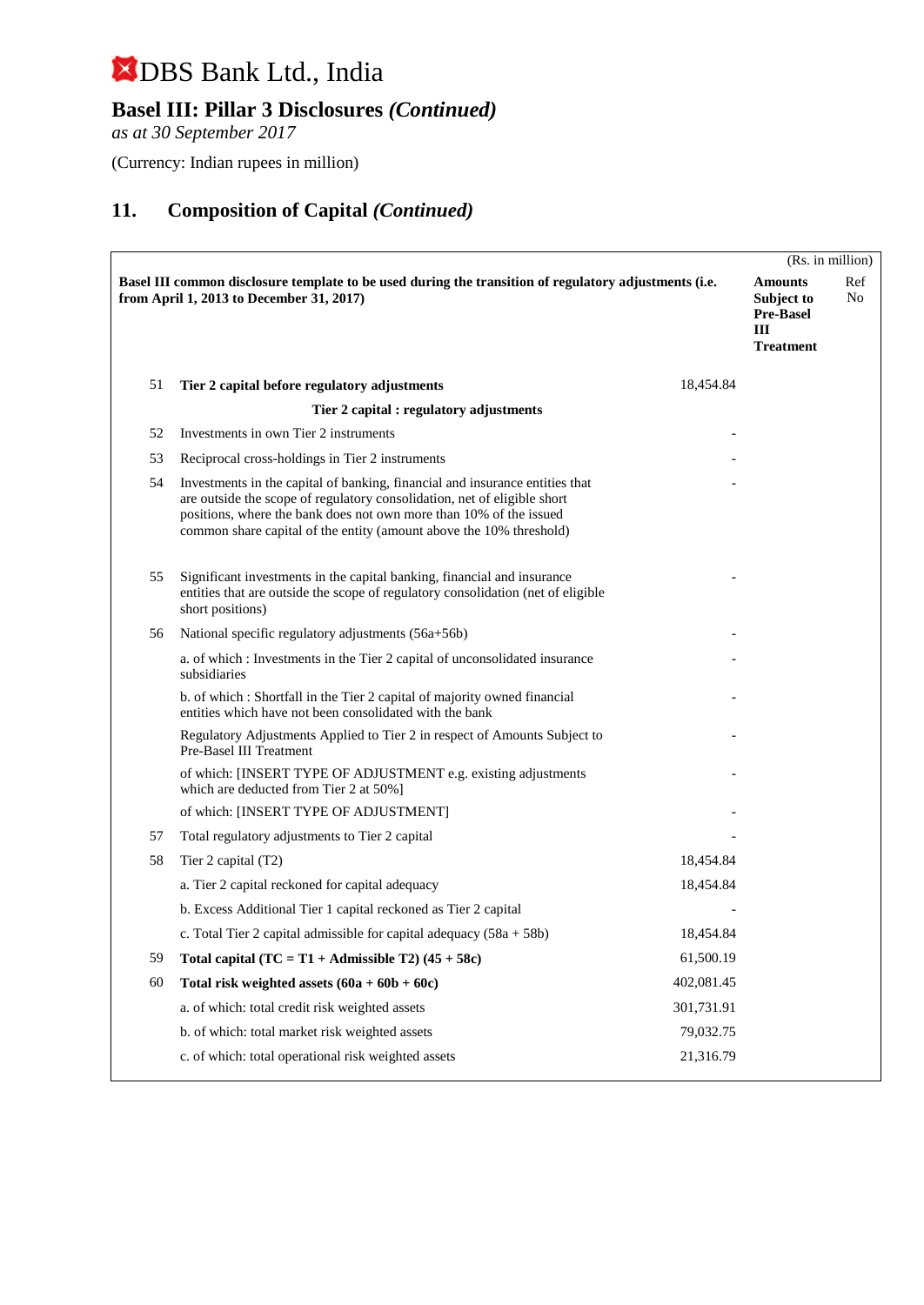## **Basel III: Pillar 3 Disclosures** *(Continued)*

*as at 30 September 2017*

(Currency: Indian rupees in million)

|    |                                                                                                                                                                                                                               |           |                                                                           | (Rs. in million) |
|----|-------------------------------------------------------------------------------------------------------------------------------------------------------------------------------------------------------------------------------|-----------|---------------------------------------------------------------------------|------------------|
|    | Basel III common disclosure template to be used during the transition of regulatory adjustments (i.e.<br>from April 1, 2013 to December 31, 2017)                                                                             |           | <b>Amounts</b><br>Subject to<br><b>Pre-Basel</b><br>Ш<br><b>Treatment</b> | Ref No           |
|    | <b>Capital ratios and buffers</b>                                                                                                                                                                                             |           |                                                                           |                  |
| 61 | Common Equity Tier 1 (as a percentage of risk weighted assets)                                                                                                                                                                | 10.71%    |                                                                           |                  |
| 62 | Tier 1 (as a percentage of risk weighted assets)                                                                                                                                                                              | 10.71%    |                                                                           |                  |
| 63 | Total capital (as a percentage of risk weighted assets)                                                                                                                                                                       | 15.30%    |                                                                           |                  |
| 64 | Institution specific buffer requirement (minimum CET1 requirement plus capital)<br>conservation plus countercyclical buffer requirements plus G-SIB buffer<br>requirement, expressed as a percentage of risk weighted assets) | 6.75%     |                                                                           |                  |
| 65 | of which : capital conservation buffer requirement                                                                                                                                                                            | 1.25%     |                                                                           |                  |
| 66 | of which : bank specific countercyclical buffer requirement                                                                                                                                                                   |           |                                                                           |                  |
| 67 | of which : G-SIB buffer requirement                                                                                                                                                                                           |           |                                                                           |                  |
| 68 | Common Equity Tier 1 available to meet buffers (as a percentage of risk<br>weighted assets)                                                                                                                                   | 3.96%     |                                                                           |                  |
|    | National minima (if different from Basel III)                                                                                                                                                                                 |           |                                                                           |                  |
| 69 | National Common Equity Tier 1 minimum ratio (if different from Basel III)<br>minimum)                                                                                                                                         | 6.75%     |                                                                           |                  |
| 70 | National Tier 1 minimum ratio (if different from Basel III minimum)                                                                                                                                                           | 7.00%     |                                                                           |                  |
| 71 | National total capital minimum ratio (if different from Basel III minimum)                                                                                                                                                    | 10.25%    |                                                                           |                  |
|    | Amounts below the thresholds for deduction (before risk weighting)                                                                                                                                                            |           |                                                                           |                  |
| 72 | Non-significant investments in the capital of other financial entities                                                                                                                                                        |           |                                                                           |                  |
| 73 | Significant investments in the common stock of financial entities                                                                                                                                                             |           |                                                                           |                  |
| 74 | Mortgage servicing rights (net of related tax liability)                                                                                                                                                                      |           |                                                                           |                  |
| 75 | Deferred tax assets arising from temporary differences (net of related tax<br>liability)                                                                                                                                      |           |                                                                           |                  |
|    | Applicable caps on the inclusion of provisions in Tier 2                                                                                                                                                                      |           |                                                                           |                  |
| 76 | Provisions eligible for inclusion in Tier 2 in respect of exposures subject to<br>standardised approach (prior to application of cap)                                                                                         | 1,480.74  |                                                                           |                  |
| 77 | Cap on inclusion of provisions in Tier 2 under standardised approach                                                                                                                                                          | 3,771.65  |                                                                           |                  |
| 78 | Provisions eligible for inclusion in Tier 2 in respect of exposures subject to<br>internal ratings-based approach (prior to application of cap)                                                                               | <b>NA</b> |                                                                           |                  |
| 79 | Cap for inclusion of provisions in Tier 2 under internal ratings-based approach                                                                                                                                               | NA        |                                                                           |                  |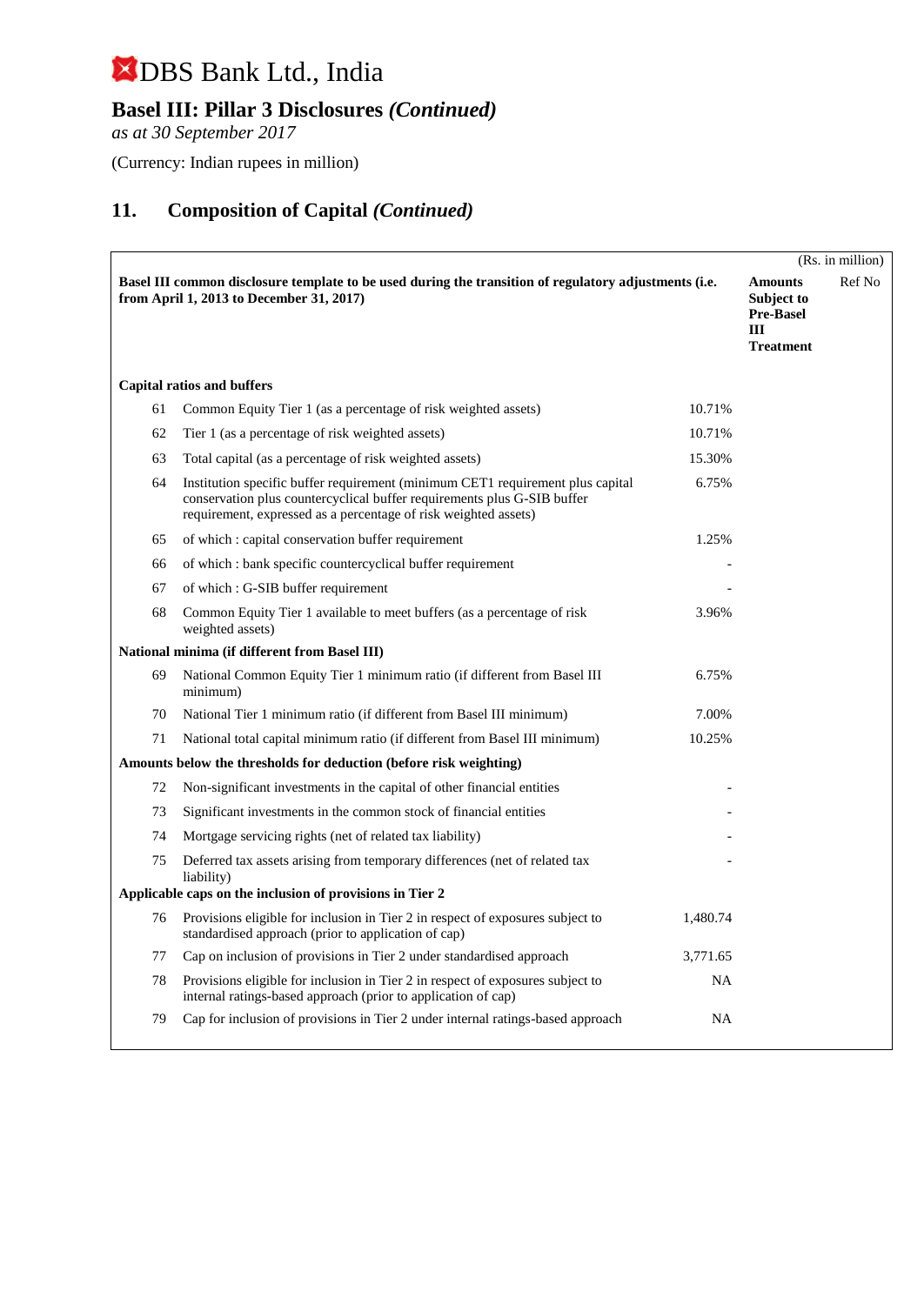## **Basel III: Pillar 3 Disclosures** *(Continued)*

*as at 30 September 2017*

(Currency: Indian rupees in million)

|    |                                                                                                                                                   |                                                                           | (Rs. in million)      |
|----|---------------------------------------------------------------------------------------------------------------------------------------------------|---------------------------------------------------------------------------|-----------------------|
|    | Basel III common disclosure template to be used during the transition of regulatory adjustments (i.e.<br>from April 1, 2013 to December 31, 2017) | <b>Amounts</b><br>Subject to<br><b>Pre-Basel</b><br>Ш<br><b>Treatment</b> | Ref<br>N <sub>o</sub> |
|    | (only applicable between March 31, 2017 and March 31, 2022)                                                                                       |                                                                           |                       |
| 80 | Current cap on CET1 instruments subject to phase out arrangements                                                                                 | NA.                                                                       |                       |
| 81 | Amount excluded from CET1 due to cap (excess over cap after redemptions and<br>maturities)                                                        | NA.                                                                       |                       |
| 82 | Current cap on AT1 instruments subject to phase out arrangements                                                                                  | NA.                                                                       |                       |
| 83 | Amount excluded from AT1 due to cap (excess over cap after redemptions and<br>maturities)                                                         | NA.                                                                       |                       |
| 84 | Current cap on T2 instruments subject to phase out arrangements                                                                                   | NA                                                                        |                       |
| 85 | Amount excluded from T2 due to cap (excess over cap after redemptions and                                                                         | NA                                                                        |                       |
|    | maturities)                                                                                                                                       |                                                                           |                       |

| Notes to the above Template   |                                                                                                                                                                                                           |                     |  |
|-------------------------------|-----------------------------------------------------------------------------------------------------------------------------------------------------------------------------------------------------------|---------------------|--|
| Row No.<br>of the<br>template | Particular                                                                                                                                                                                                | (Rs. in<br>million) |  |
| 10                            | Deferred tax assets associated with accumulated losses                                                                                                                                                    | 1,671.75            |  |
|                               | Deferred tax assets (excluding those associated with accumulated losses) net of<br>Deferred tax liability                                                                                                 |                     |  |
|                               | Total as indicated in row 10                                                                                                                                                                              | 1,671.75            |  |
| 19                            | If investments in insurance subsidiaries are not deducted fully from capital and<br>instead considered under 10% threshold for deduction, the resultant increase in<br>the capital of bank                |                     |  |
|                               | of which: Increase in Common Equity Tier 1 capital                                                                                                                                                        |                     |  |
|                               | of which: Increase in Additional Tier 1 capital                                                                                                                                                           |                     |  |
|                               | of which : Increase in Tier 2 capital                                                                                                                                                                     |                     |  |
| 26 <sub>b</sub>               | If investments in the equity capital of unconsolidated non-financial subsidiaries<br>are not deducted and hence, risk weighted then :                                                                     |                     |  |
|                               | Increase in Common Equity Tier 1 capital<br>$\ddot{1}$                                                                                                                                                    |                     |  |
|                               | ii) Increase in risk weighted assets                                                                                                                                                                      |                     |  |
| 44a                           | Excess Additional Tier 1 capital not reckoned for capital adequacy (difference<br>between Additional Tier 1 capital as reported in row 44 and admissible<br>Additional Tier 1 capital as reported in 44a) |                     |  |
|                               | of which : Excess Additional Tier 1 capital which is considered as Tier 2 capital<br>under row 58b                                                                                                        |                     |  |
| 50                            | Eligible Provisions included in Tier 2 capital                                                                                                                                                            | 1,480.74            |  |
|                               | Eligible Revaluation Reserves included in Tier 2 capital                                                                                                                                                  |                     |  |
|                               | Total of row 50                                                                                                                                                                                           | 1,480.74            |  |
| 58a                           | Excess Tier 2 capital not reckoned for capital adequacy (difference between Tier<br>2 capital as reported in row 58 and T2 as reported in 58a)                                                            |                     |  |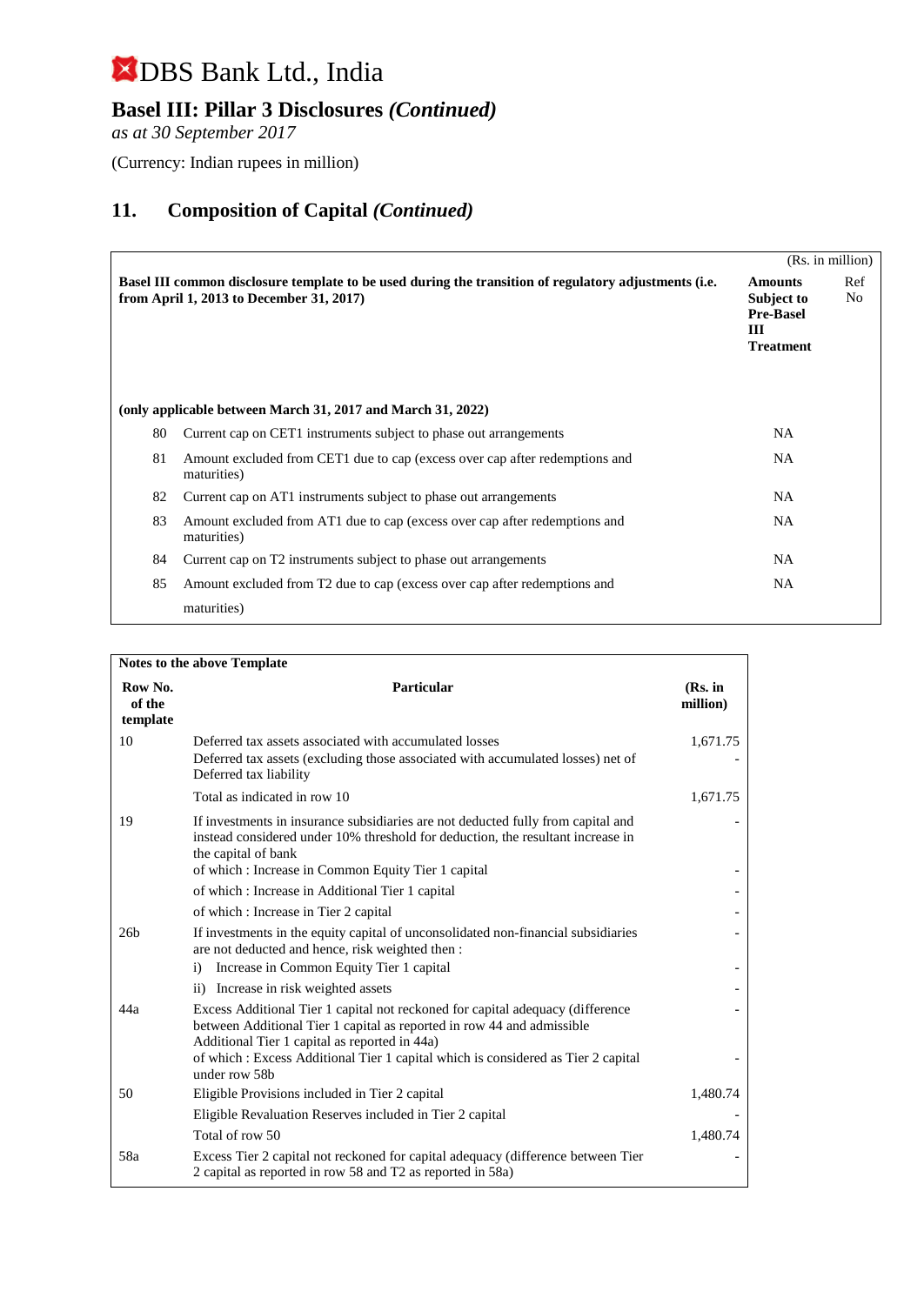## **Basel III: Pillar 3 Disclosures** *(Continued)*

*as at 30 September 2017*

(Currency: Indian rupees in million)

|        |                                                                                                                                                                                  |                                                    | (Rs. in million)                                                   |
|--------|----------------------------------------------------------------------------------------------------------------------------------------------------------------------------------|----------------------------------------------------|--------------------------------------------------------------------|
| Step 1 |                                                                                                                                                                                  | <b>Balance sheet as in</b><br>financial statements | <b>Balance sheet under</b><br>regulatory scope of<br>consolidation |
|        |                                                                                                                                                                                  | As on 30 Sep 2017                                  | As on 30 Sep 2017                                                  |
| A      | Capital & Liabilities                                                                                                                                                            |                                                    |                                                                    |
| i.     | Paid-up Capital<br>Reserves & Surplus<br>Minority Interest                                                                                                                       | 32,113.53<br>13,075.67                             | 32,113.53<br>13,075.67                                             |
|        | <b>Total Capital</b>                                                                                                                                                             | 45,189.20                                          | 45,189.20                                                          |
| ii.    | Deposits                                                                                                                                                                         | 262,761.45                                         | 262,761.45                                                         |
|        | of which: Deposits from banks                                                                                                                                                    | 39,555.25                                          | 39,555.25                                                          |
|        | of which: Customer deposits                                                                                                                                                      | 223,206.20                                         | 223,206.20                                                         |
|        | of which : Other deposits (pl. specify)                                                                                                                                          |                                                    |                                                                    |
| iii.   | <b>Borrowings</b>                                                                                                                                                                | 125,281.51                                         | 125,281.51                                                         |
|        | of which: From RBI                                                                                                                                                               |                                                    |                                                                    |
|        | of which: From banks                                                                                                                                                             | 39,837.83                                          | 39,837.83                                                          |
|        | of which : From other institutions & agencies                                                                                                                                    | 68,469.58                                          | 68,469.58                                                          |
|        | of which : Others (pl. specify)                                                                                                                                                  |                                                    |                                                                    |
|        | of which : Capital instruments                                                                                                                                                   | 16,974.10                                          | 16,974.10                                                          |
| iv.    | Other liabilities & provisions                                                                                                                                                   | 60,332.46                                          | 60,332.46                                                          |
|        | Total                                                                                                                                                                            | 493,564.62                                         | 493,564.62                                                         |
| в      | <b>Assets</b>                                                                                                                                                                    |                                                    |                                                                    |
| i.     | Cash and balances with Reserve Bank of India                                                                                                                                     | 30,166.57                                          | 30,166.57                                                          |
|        | Balance with banks and money at call and short notice                                                                                                                            | 33,440.48                                          | 33,440.48                                                          |
| ii.    | Investments:                                                                                                                                                                     | 164,908.10                                         | 164,908.10                                                         |
|        | of which: Government securities                                                                                                                                                  | 139,940.85                                         | 139,940.85                                                         |
|        | of which: Other approved securities                                                                                                                                              |                                                    |                                                                    |
|        | of which: Shares                                                                                                                                                                 | 997.65                                             | 997.65                                                             |
|        | of which: Debentures & Bonds                                                                                                                                                     | 8,450.96                                           | 8,450.96                                                           |
|        | of which: Subsidiaries / Joint Ventures / Associates<br>of which: Others (Commercial Papers, Certificate of<br>deposits, Security Receipts of Asset Reconstruction<br>Companies) | 15,518.64                                          | 15,518.64                                                          |
| iii.   | Loans and advances                                                                                                                                                               | 203,227.86                                         | 203,227.86                                                         |
|        | of which: Loans and advances to banks                                                                                                                                            | 49,109.82                                          | 49,109.82                                                          |
| iv.    | of which: Loans and advances to customers<br>Fixed assets                                                                                                                        | 154,118.04<br>752.54                               | 154,118.04<br>752.54                                               |
| v.     | Other assets                                                                                                                                                                     | 61,069.07                                          | 61,069.07                                                          |
|        | of which: Goodwill and intangible assets<br>of which: Deferred tax assets                                                                                                        |                                                    |                                                                    |
| vi.    | Goodwill on consolidation                                                                                                                                                        | 5,494.58                                           | 5,494.58                                                           |
| vii.   | Debit balance in Profit & Loss account                                                                                                                                           |                                                    |                                                                    |
|        | <b>Total Assets</b>                                                                                                                                                              | 493,564.62                                         | 493,564.62                                                         |

## **12. Composition of Capital – Reconciliation Requirements**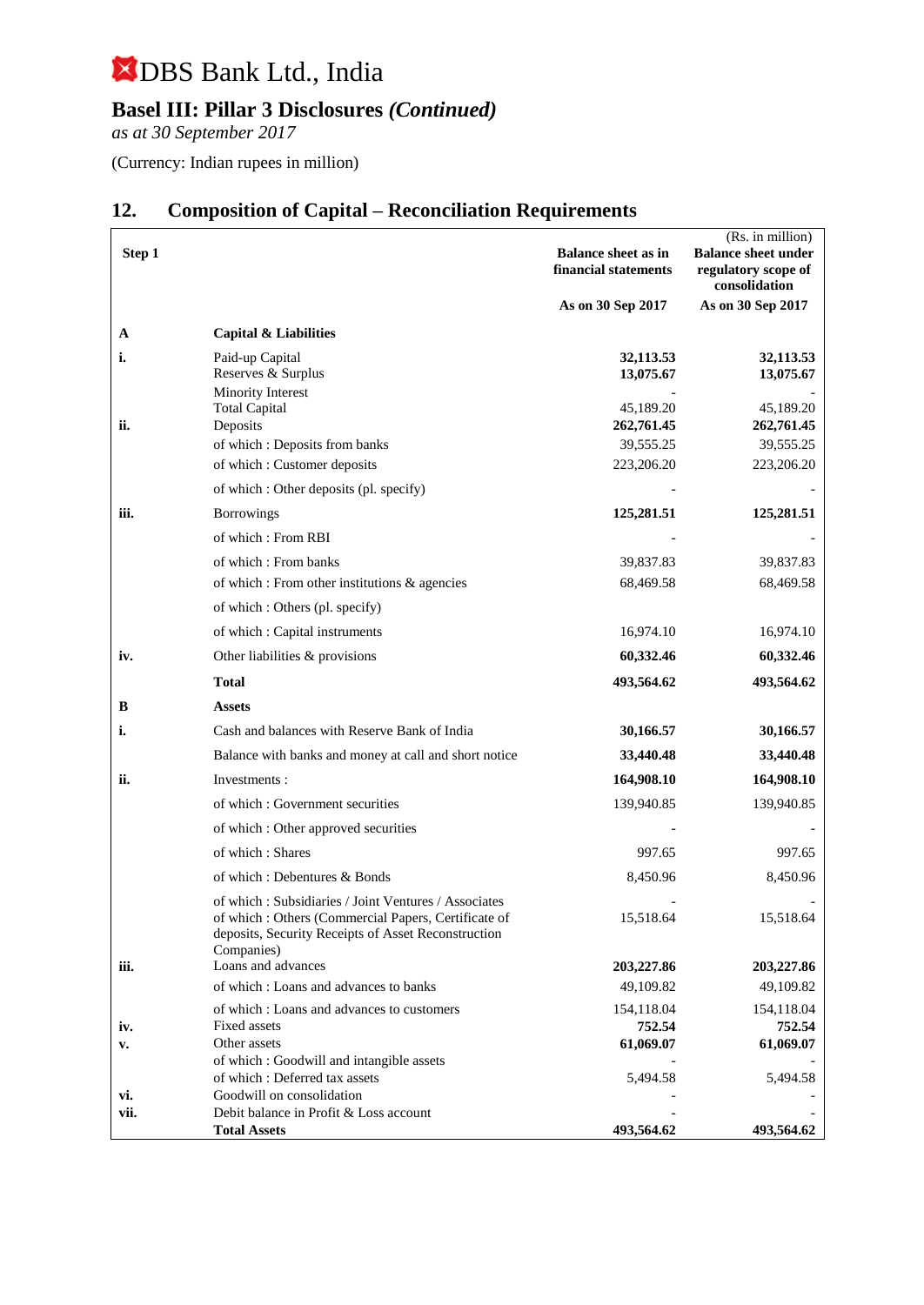## **Basel III: Pillar 3 Disclosures** *(Continued)*

*as at 30 September 2017*

(Currency: Indian rupees in million)

## **12. Composition of Capital – Reconciliation Requirements** *(Continued)*

|        |                                                                          |                                                    |                                                                    | (Rs. in million) |
|--------|--------------------------------------------------------------------------|----------------------------------------------------|--------------------------------------------------------------------|------------------|
| Step 2 |                                                                          | <b>Balance sheet as in</b><br>financial statements | <b>Balance sheet under</b><br>regulatory scope of<br>consolidation | Ref No.          |
|        |                                                                          | As on 30 Sep 2017                                  | As on 30 Sep 2017                                                  |                  |
| A      | <b>Capital &amp; Liabilities</b>                                         |                                                    |                                                                    |                  |
| i.     | Paid-up Capital                                                          | 32,113.53                                          | 32,113.53                                                          |                  |
|        | of which: Amount eligible for CET1                                       | 32,113.53                                          | 32,113.53                                                          | A                |
|        | of which: Amount eligible for AT1                                        |                                                    |                                                                    |                  |
|        | Reserves & Surplus                                                       | 13,075.67                                          | 13,075.67                                                          |                  |
|        | of which:<br><b>Statutory Reserve</b>                                    | 3,756.78                                           | 3,756.78                                                           | B                |
|        | Capital Reserve                                                          | 5.10                                               | 5.10                                                               | $\mathbf C$      |
|        | <b>Investment Reserve</b>                                                | 74.77                                              | 74.77                                                              | D                |
|        | Amount Retained in India for CAPAD                                       | 12,621.87                                          | 12,621.87                                                          | Ε                |
|        | Deferred Tax Reserve                                                     | 0.54                                               | 0.54                                                               |                  |
|        | Balance in Profit and Loss account                                       | (3,383.39)                                         | (3,383.39)                                                         | G                |
|        | Minority Interest                                                        |                                                    |                                                                    |                  |
| ii.    | <b>Total Capital</b><br>Deposits                                         | 45,189.20<br>262,761.45                            | 45,189.20<br>262,761.45                                            |                  |
|        | of which: Deposits from banks                                            | 39,555.24                                          | 39,555.24                                                          |                  |
|        | of which : Customer deposits                                             | 223,206.20                                         | 223,206.20                                                         |                  |
|        | of which : Other deposits (pl. specify)                                  |                                                    |                                                                    |                  |
| iii.   | <b>Borrowings</b>                                                        | 125,281.51                                         | 125,281.51                                                         |                  |
|        | of which: From RBI                                                       |                                                    |                                                                    |                  |
|        | of which: From banks<br>of which : From other institutions & agencies    | 39,837.83<br>68,469.58                             | 39,837.83<br>68,469.58                                             |                  |
|        | of which: Others                                                         |                                                    |                                                                    |                  |
|        | of which: Capital instruments                                            | 16,974.10                                          | 16,974.10                                                          |                  |
|        | - of which Eligible for T2 capital                                       | 16,974.10                                          | 16,974.10                                                          | Ι                |
| iv.    | Other liabilities & provisions                                           | 60,332.46                                          | 60,332.46                                                          |                  |
|        | of which : Provision against standard asset and country                  | 1,405.97                                           | 1,405.97                                                           | J                |
|        | risk                                                                     |                                                    |                                                                    |                  |
|        | <b>Total</b>                                                             | 493,564.62                                         | 493,564.62                                                         |                  |
| B      | <b>Assets</b>                                                            |                                                    |                                                                    |                  |
| i.     | Cash and balances with Reserve Bank of India                             | 30,166.57                                          | 30,166.57                                                          |                  |
|        | Balance with banks and money at call and short notice                    | 33,440.48                                          | 33,440.48                                                          |                  |
| ii.    | Investments:                                                             | 164,908.10                                         | 164,908.10                                                         |                  |
|        | of which : Government securities<br>of which : Other approved securities | 139,940.85                                         | 139,940.85                                                         |                  |
|        | of which: Shares                                                         | 997.65                                             | 997.65                                                             |                  |
|        | of which: Debentures & Bonds                                             | 8,450.96                                           | 8,450.96                                                           |                  |
|        | of which: Subsidiaries / Joint Ventures / Associates                     |                                                    |                                                                    |                  |
|        | of which: Others (Commercial Papers, Certificate of                      | 15,518.64                                          | 15,518.64                                                          |                  |
|        | deposits, Security Receipts of Asset Reconstruction                      |                                                    |                                                                    |                  |
| iii.   | Companies)<br>Loans and advances                                         |                                                    |                                                                    |                  |
|        | of which: Loans and advances to banks                                    | 203,227.86<br>49,109.82                            | 203,227.86<br>49,109.82                                            |                  |
|        | of which: Loans and advances to customers                                | 154,118.04                                         | 154,118.04                                                         |                  |
| iv.    | Fixed assets                                                             | 752.54                                             | 752.54                                                             |                  |
| v.     | Other assets                                                             | 61,069.07                                          | 61,069.07                                                          |                  |
|        | of which: Goodwill and intangible assets                                 |                                                    |                                                                    |                  |
|        | of which: Deferred tax assets                                            | 5,494.58                                           | 5,494.58                                                           | F                |
| vi.    | Goodwill on consolidation                                                |                                                    |                                                                    |                  |
| vii.   | Debit balance in Profit & Loss account                                   | 493,564.62                                         | 493,564.62                                                         |                  |
|        | Total                                                                    |                                                    |                                                                    |                  |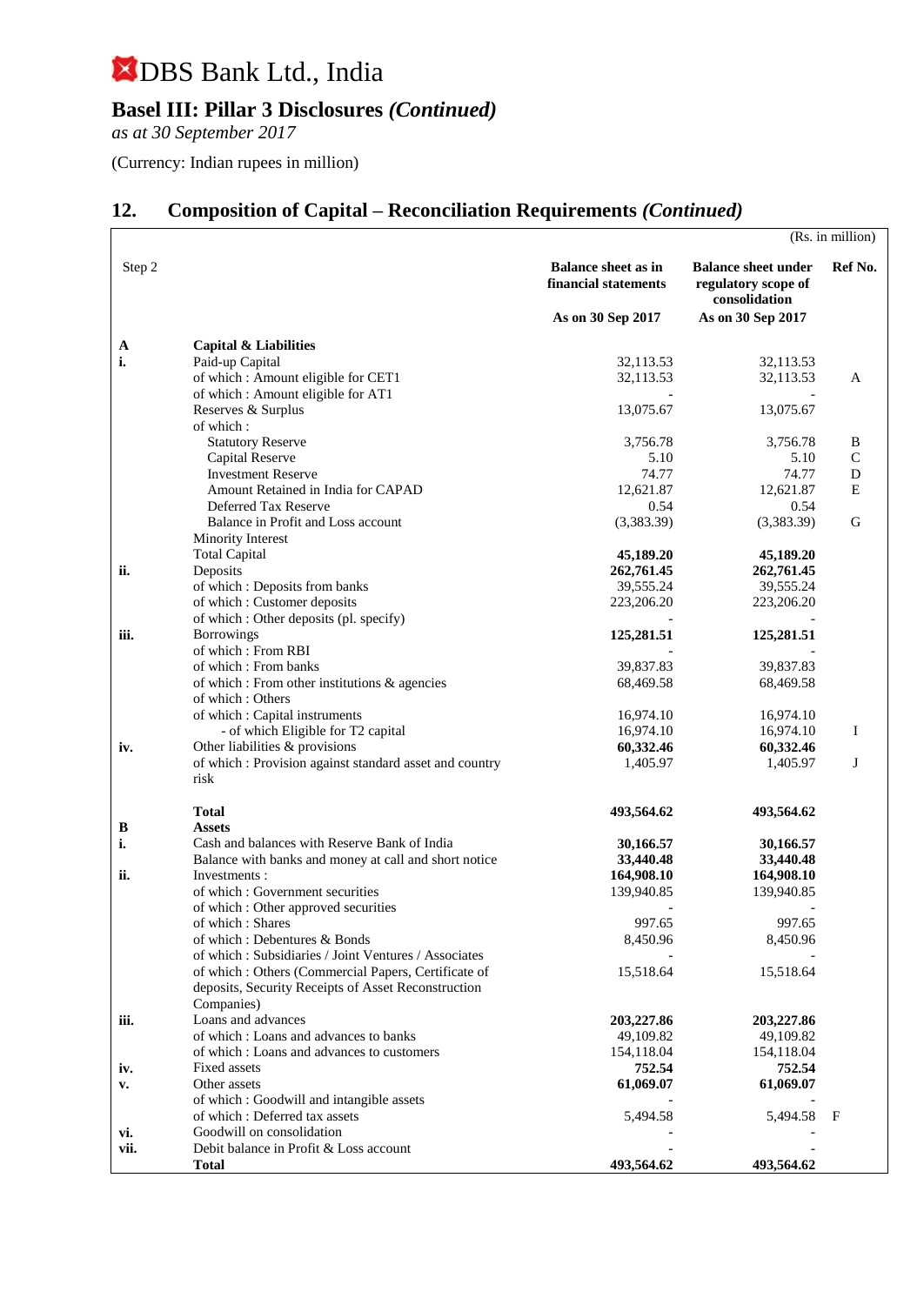## **Basel III: Pillar 3 Disclosures** *(Continued)*

*as at 30 September 2017*

(Currency: Indian rupees in million)

#### **LEVERAGE RATIO**

The Basel III leverage ratio is defined as the capital measure (Tier-1 capital of the risk based capital framework) divided by the exposure measure, with this ratio expressed as a percentage.

As per RBI guidelines, disclosures required for leverage ratio for the Bank at September 30, 2017 are as follows:

| On-balance sheet exposures                        |                                                                                                                                             |           |
|---------------------------------------------------|---------------------------------------------------------------------------------------------------------------------------------------------|-----------|
| 1                                                 | On-balance sheet items (excluding derivatives and SFTs, but including collateral)                                                           | 452,620   |
| $\overline{2}$                                    | (Asset amounts deducted in determining Basel III Tier 1 capital)                                                                            | (5,452)   |
| 3                                                 | Total on-balance sheet exposures (excluding derivatives and SFTs) (sum of<br>lines $1$ and $2)$                                             | 447,168   |
| <b>Derivative exposures</b>                       |                                                                                                                                             |           |
| $\overline{4}$                                    | Replacement cost associated with all <i>derivatives</i> transactions (i.e. net of eligible<br>cash variation margin)                        | 31,137    |
| 5                                                 | Add-on amounts for PFE associated with <i>all</i> derivatives transactions                                                                  | 97,418    |
| 6                                                 | Gross-up for derivatives collateral provided where deducted from the balance sheet<br>assets pursuant to the operative accounting framework |           |
| $\overline{7}$                                    | (Deductions of receivables assets for cash variation margin provided in derivatives<br>transactions)                                        |           |
| 8                                                 | (Exempted CCP leg of client-cleared trade exposures)                                                                                        |           |
| 9                                                 | Adjusted effective notional amount of written credit derivatives                                                                            |           |
| 10                                                | (Adjusted effective notional offsets and add-on deductions for written credit<br>derivatives)                                               |           |
| 11                                                | Total derivative exposures (sum of lines 4 to 10)                                                                                           | 128,555   |
| <b>Securities financing transaction exposures</b> |                                                                                                                                             |           |
| 12                                                | Gross SFT <i>assets</i> (with no recognition of netting), after adjusting for sale accounting<br>transactions                               |           |
| 13                                                | (Netted amounts of cash payables and cash receivables of gross SFT assets)                                                                  |           |
| 14                                                | CCR exposure for SFT assets                                                                                                                 | 1,801     |
| 15                                                | Agent transaction exposures                                                                                                                 |           |
| 16                                                | Total securities financing transaction exposures (sum of lines 12 to 15)                                                                    | 1,801     |
| Other off-balance sheet exposures                 |                                                                                                                                             |           |
| 17                                                | Off-balance sheet exposure at gross notional amount                                                                                         | 285,994   |
| 18                                                | (Adjustments for conversion to credit equivalent amounts)                                                                                   | (195,049) |
| 19                                                | Off-balance sheet items (sum of lines 17 and 18)                                                                                            | 90,945    |